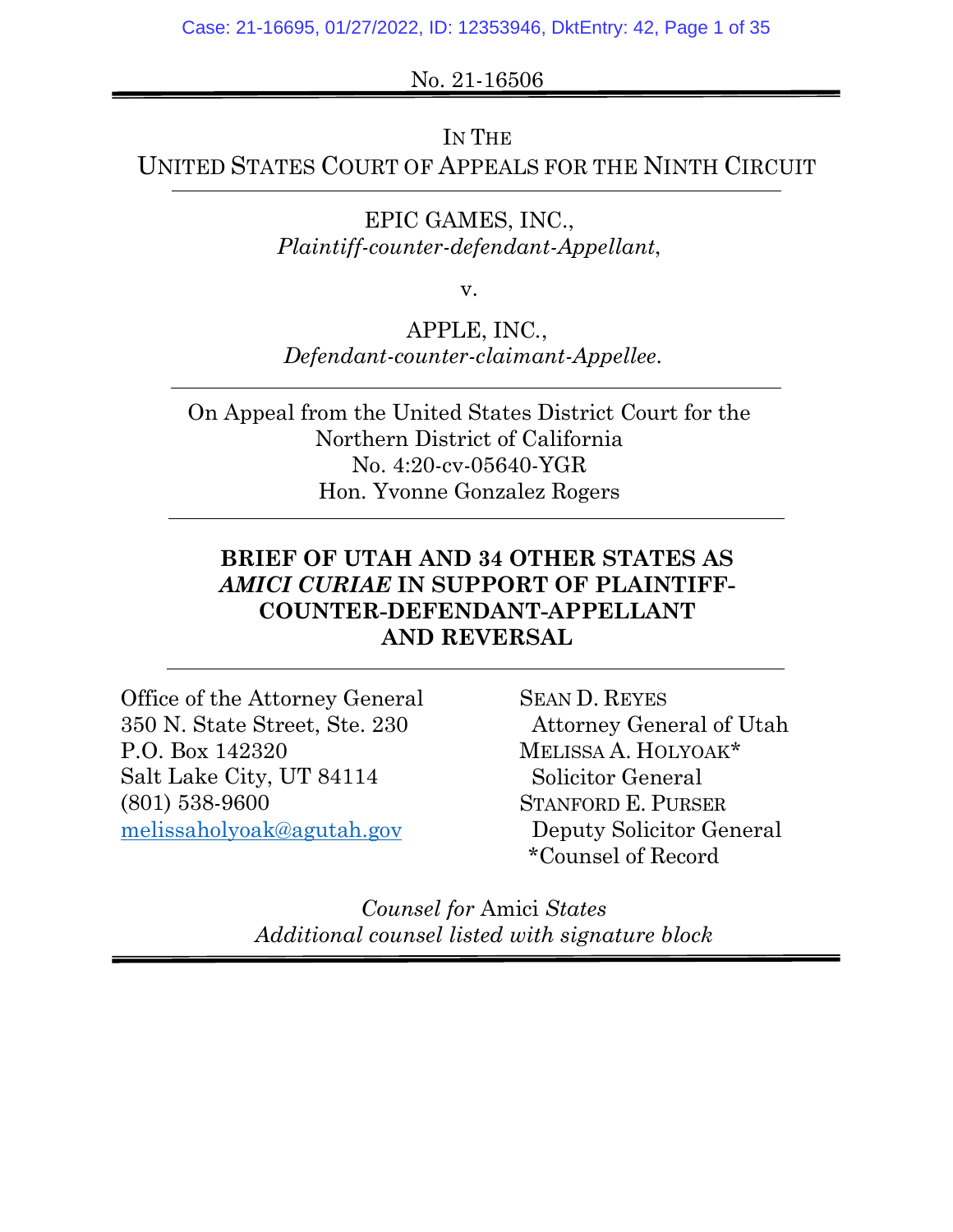## **TABLE OF CONTENTS**

|                | INTRODUCTION AND INTEREST OF AMICI STATES1                                                                                |
|----------------|---------------------------------------------------------------------------------------------------------------------------|
|                |                                                                                                                           |
|                |                                                                                                                           |
| $\mathbf{I}$ . | The district court erred in holding that Section 1 of the<br>Sherman Act does not apply to "unilateral contracts."5       |
|                | A. Under rules of statutory interpretation, a Section 1                                                                   |
|                | B. Excluding unilateral contracts from Section 1 "contract" is                                                            |
|                | C. Excluding unilateral contracts or contracts of adhesion from<br>Section 1 is bad public policy because it would impede |
| II.            | The district court's rule-of-reason analysis failed to balance                                                            |
|                |                                                                                                                           |
|                |                                                                                                                           |
|                |                                                                                                                           |
|                |                                                                                                                           |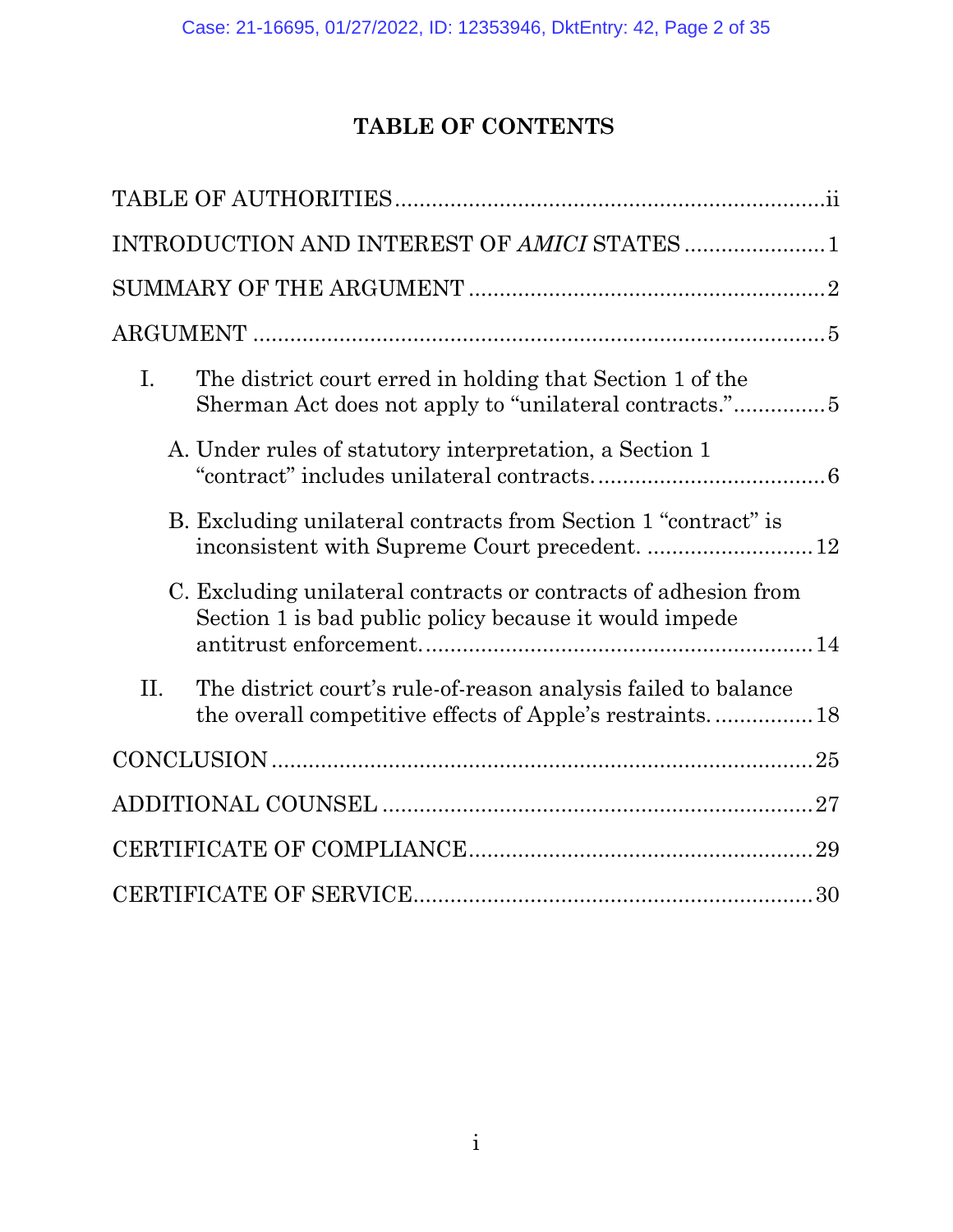# **TABLE OF AUTHORITIES**

## **Federal Cases**

| Abramski v. United States,                    |
|-----------------------------------------------|
| Aerotec Int'l, Inc. v. Honeywell Int'l, Inc., |
| Albrecht v. Herald Co.,                       |
| Arizona v. Maricopa Cnty. Med. Soc'y,         |
| Bd. of Trade of Chicago v. United States,     |
| Bhan v. NME Hosps., Inc.,                     |
| Bostock v. Clayton Cnty., Georgia,            |
| Business Elecs. Corp. v. Sharp Elecs. Corp.,  |
| Cal. Dental Ass'n v. F.T.C.,                  |
| Cleveland v. United States,                   |
| Cnty. of Tuolumne v. Sonora Cmty. Hosp.,      |
| Continental T.V., Inc. v. GTE Sylvania Inc.,  |
| Copperweld Corp. v. Independence Tube Corp.,  |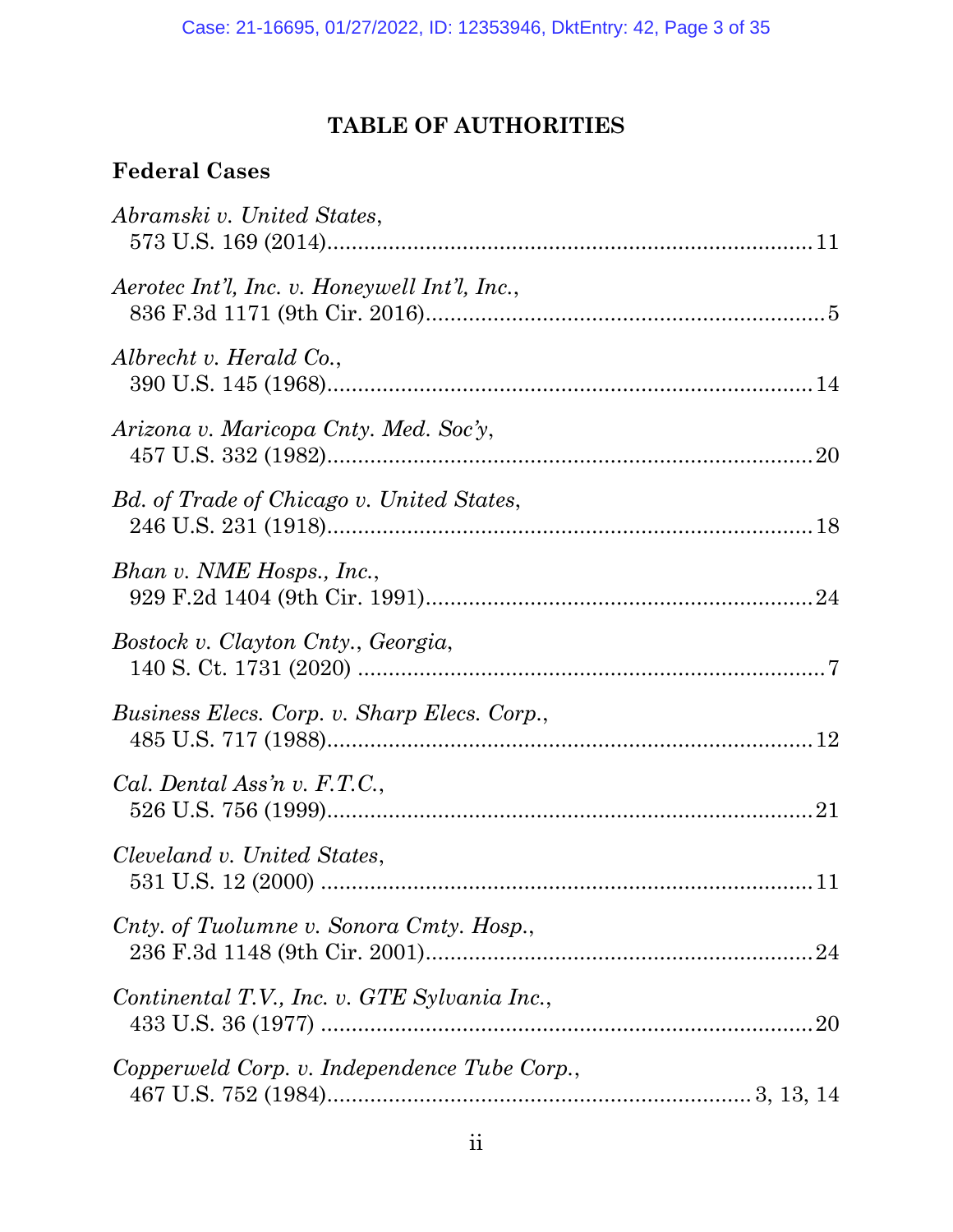| Davis v. Michigan Dep't of Treasury,                   |  |
|--------------------------------------------------------|--|
| In re NCAA Athletic Grant-in-Aid Cap Antitrust Litig., |  |
| L.A. Mem'l Coliseum Comm'n v. NFL,                     |  |
| Leegin Creative Leather Prods., Inc. v. PSKS, Inc.,    |  |
| Morissette v. United States,                           |  |
| Nat'l Soc'y of Pro. Eng'rs v. United States,           |  |
| NCAA v. Alston,                                        |  |
| NCAA v. Bd. of Regents,                                |  |
| Richardson v. Hardwick,                                |  |
| Standard Oil Co. v. United States,                     |  |
| State Oil Co. v. Khan,                                 |  |
| United States v. Rodgers,                              |  |
| Yates v. United States,                                |  |
| <b>Federal Statutes</b>                                |  |
|                                                        |  |
|                                                        |  |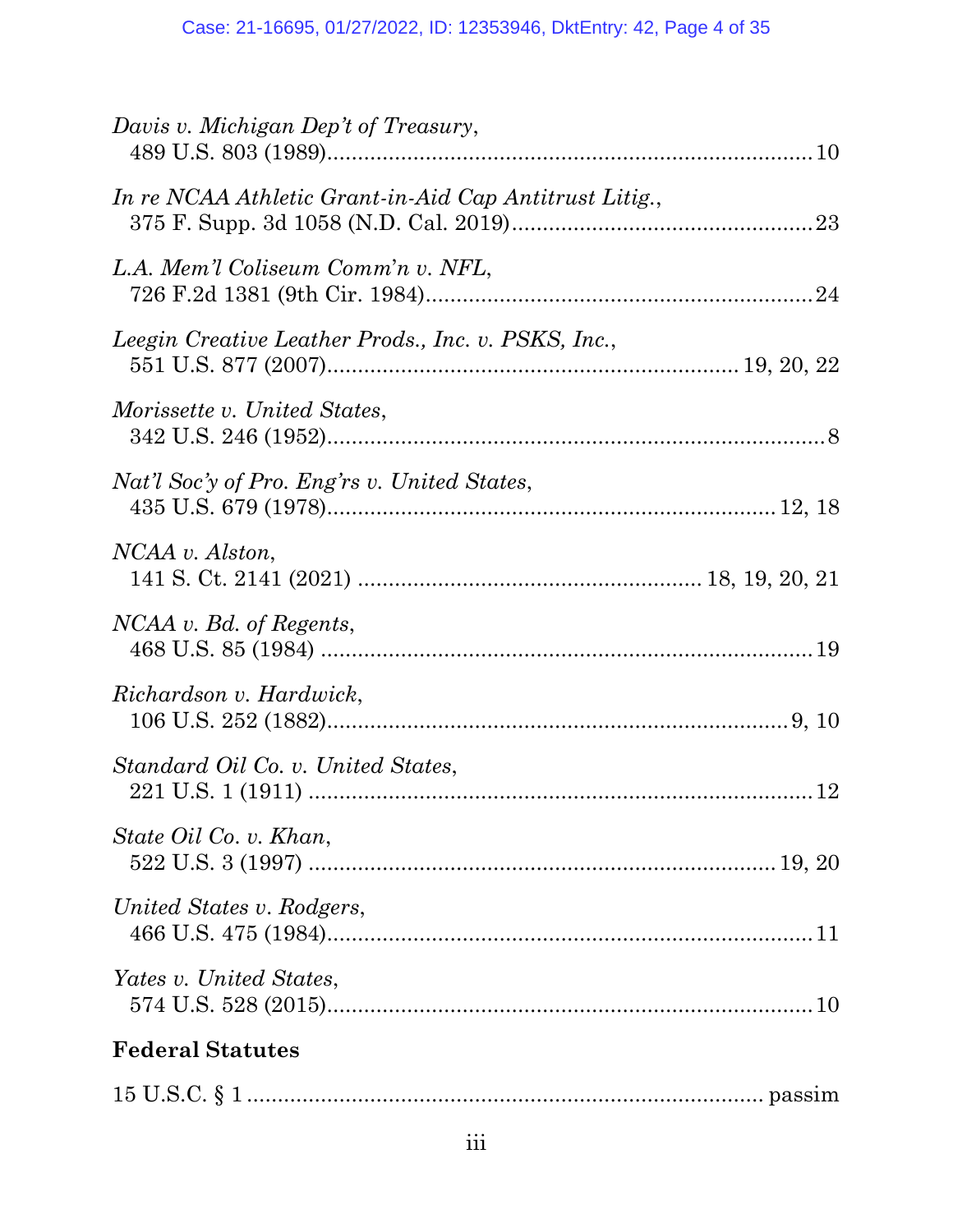| <b>Other Authorities</b>                                                                                                  |
|---------------------------------------------------------------------------------------------------------------------------|
|                                                                                                                           |
| Antonin Scalia & Bryan A. Garner, Reading Law: The Interpretation of                                                      |
| Bilateral and unilateral contracts,                                                                                       |
| Daniel A. Farber & Brett H. McDonnell, "Is There a Text in this Class?"<br>The Conflict Between Textualism and Antitrust, |
| Felix Frankfurter, Some Reflections on the Reading of Statutes,                                                           |
| Gabe Feldman, The Demise of the Rule of Reason,                                                                           |
| Maurice Wormser, The True Conception of Unilateral Contracts,                                                             |
|                                                                                                                           |
|                                                                                                                           |
| Samuel J. Stoljar, The False Distinction Between Bilateral and<br>Unilateral Contracts,                                   |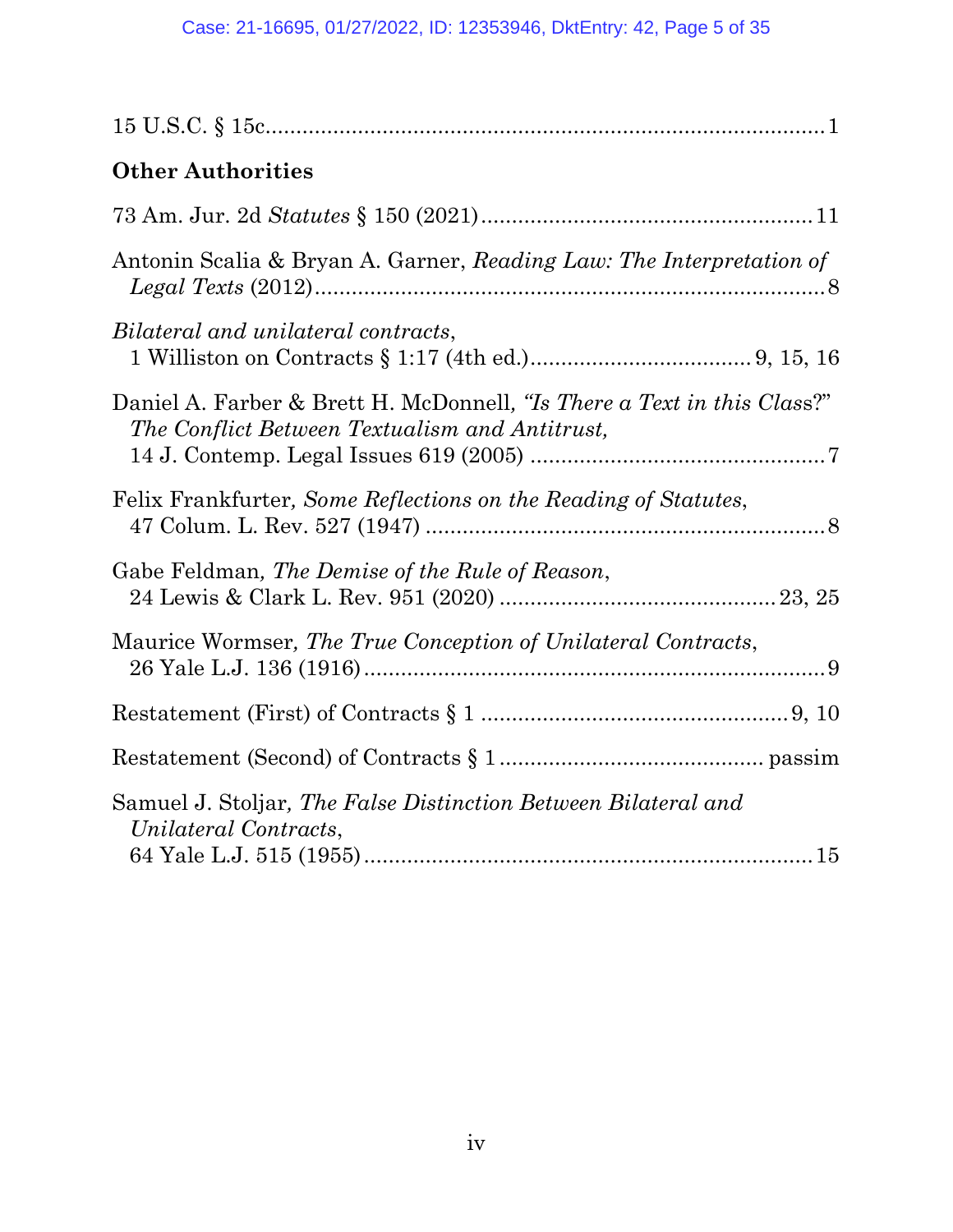#### **INTRODUCTION AND INTEREST OF** *AMICI* **STATES**

*Amici curiae*, the State of Utah and 34 other states, respectfully submit this brief in support of plaintiff-counter-defendant-appellant Epic Games, Inc.

Epic sued defendant-counter-claimant-appellee Apple, Inc. over Apple's practices relating to its iOS App Store. Following a sixteen-day bench trial, the district court ruled in favor of Apple on the nine counts alleging violations of state and federal antitrust laws and in favor of Epic on the remaining California unfair competition count. Epic's flagship video game *Fortnite* had more than 115 million registered players accessing *Fortnite* on an iOS device before Apple removed *Fortnite* from the App Store. Each of the *Amici* States has consumers that use the iOS platform and has an interest in ensuring a competitive marketplace for its consumers.

Further, the attorneys general of the *Amici* States are authorized by Congress to bring federal antitrust actions to protect their citizens from the harmful effects of anticompetitive conduct. 15 U.S.C. § 15c. *Amici* States thus have a strong interest in ensuring that federal courts apply clear and effective standards for liability under the Sherman Act,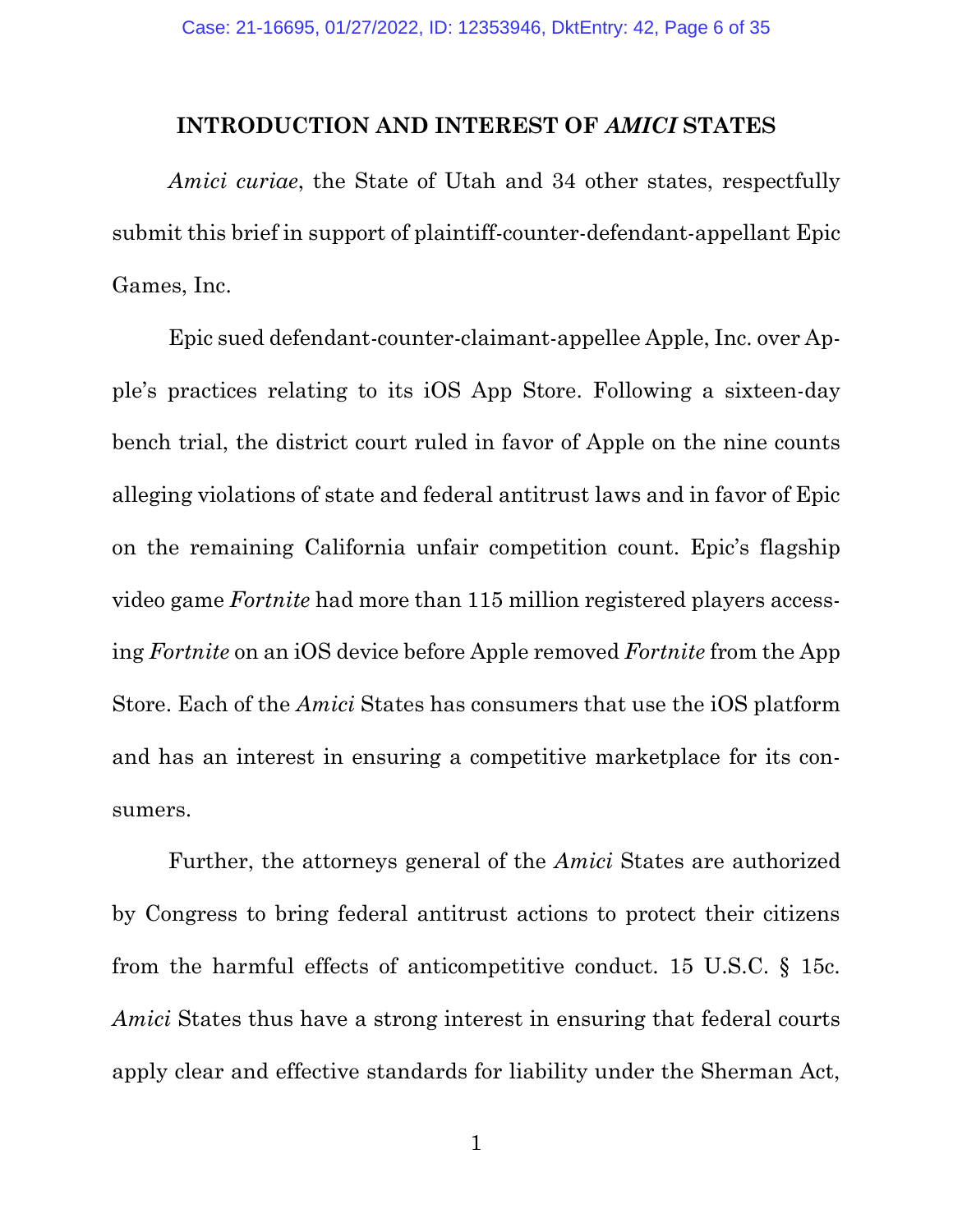15 U.S.C. §§ 1 *et seq.*, so that they may effectively enforce antitrust laws in all aspects of the economy, including the smartphone industry which, with hardware, products, and services, is approaching a trillion dollars annually.

Accordingly, *Amici* States file this brief to explain why this Court should reverse the district court's order.

#### **SUMMARY OF THE ARGUMENT**

While the *Amici* States generally support Epic's arguments to reverse the district court's decision, the States' brief focuses on just two of those reasons.

*First*, the district court erred in deciding that Section 1 of the Sherman Act does not apply to a "unilateral contract." That's wrong under settled canons of statutory interpretation. In relevant part, Section 1 prohibits "[e]very contract, combination, . . . conspiracy, in restraint of trade." The Act does not define "contract," but the term had a broad, accepted common law meaning when the Act became law in 1890. Then, as now, a unilateral contract was simply one of various types of contracts bilateral, implied, express, formal, informal—that were legally enforceable. Per rules of statutory construction, Congress adopted this common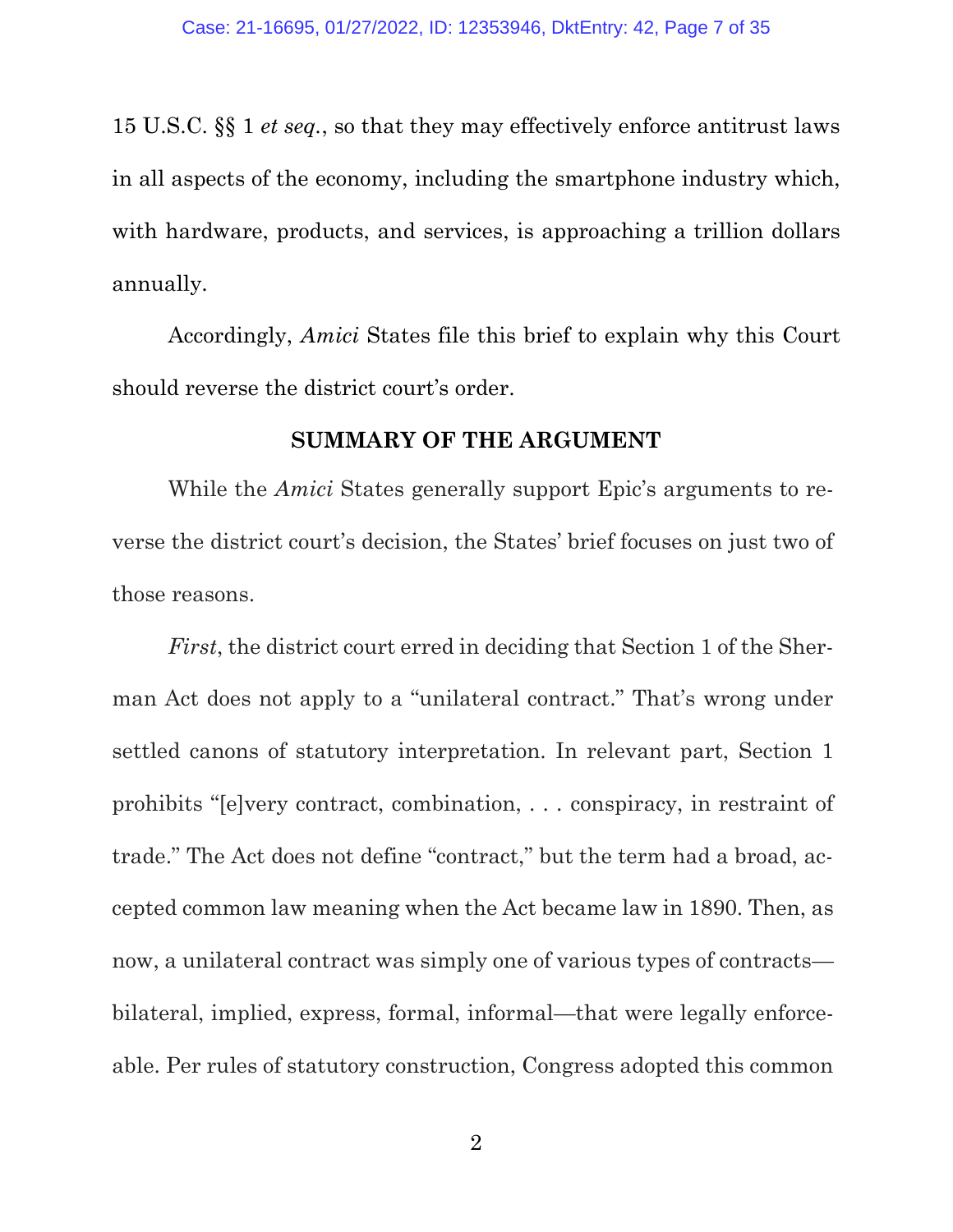law understanding when using the term "contract" in Section 1. Likewise, the interpretive canon requiring statutory terms be read in context shows that Section 1's broad terms—"[e]very contract" and "combination" or "conspiracy"— meant to capture a wide range of agreements that could harm competition.

The district court's interpretation also runs counter to Supreme Court Section 1 jurisprudence. More than 100 years ago, the Supreme Court emphasized that Section 1 embraced "every conceivable contract." The district court's error, however, seems to stem from the Court's later discussion of wholly unilateral *conduct*—coordinated conduct among a single company's officers. A single firm cannot conspire for purposes of a Section 1 violation because such coordinated conduct does not merge economic powers of separate economic actors. *Copperweld Corp. v. Independence Tube Corp*., 467 U.S. 752, 768 (1984). But unilateral *conduct* of a single economic actor is different than unilateral *contract* between separate economic actors.

Further, excluding contracts like Apple's simply because Apple "unilaterally imposed" the terms makes bad antitrust public policy. Not only does it needlessly complicate the Section 1 analysis, it also creates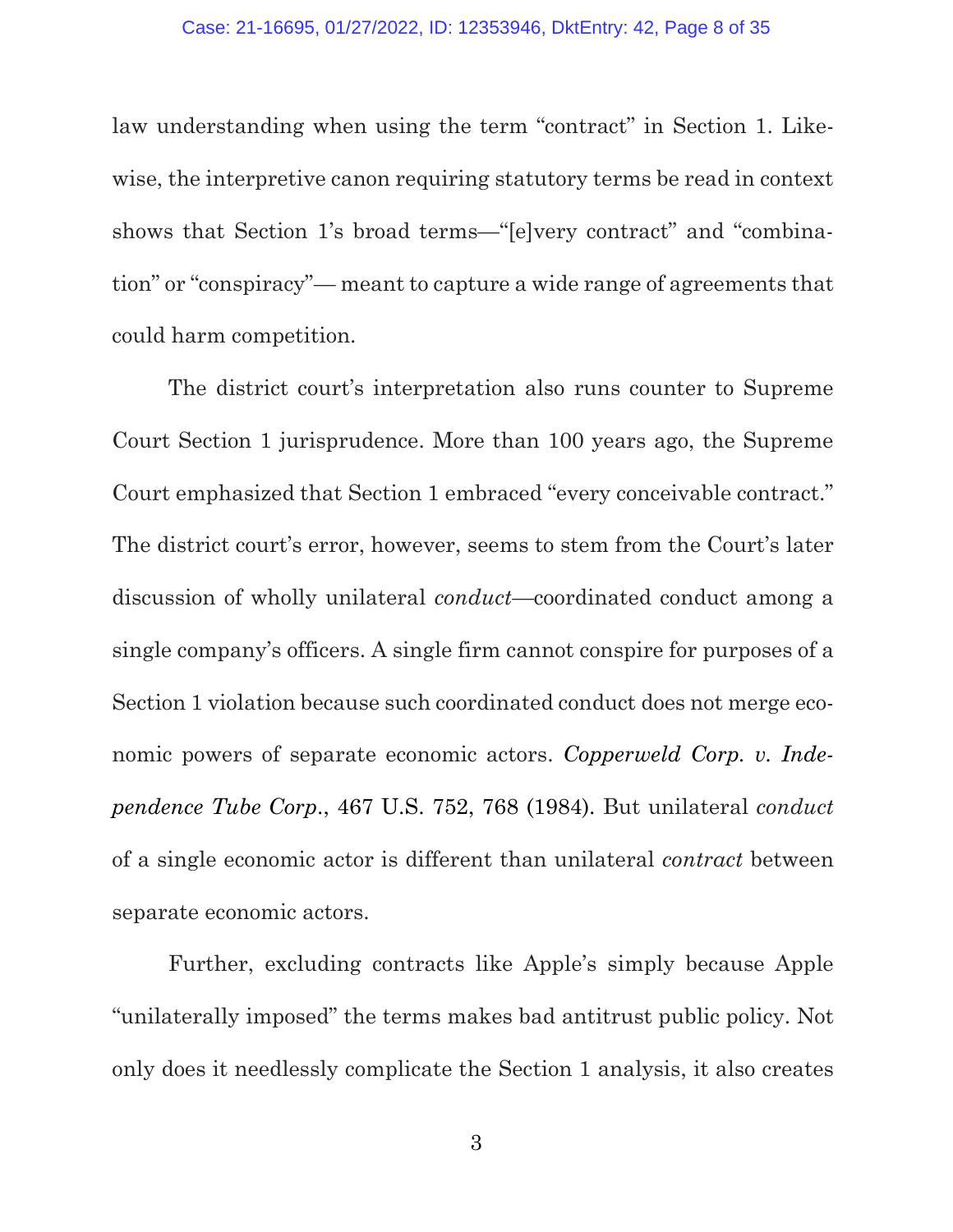an antitrust paradox. Firms with sufficient market power can unilaterally dictate the terms of a contract. The district court's holding blows a hole through Section 1; paradoxically, firms with enough market power to unilaterally impose contracts would be protected from antitrust scrutiny—precisely the firms whose activities give the most cause for antitrust concern.

*Second*, the district court also misapplied the rule of reason test by never weighing the anticompetitive and purported procompetitive effects of Apple's conduct. The whole point of rule of reason analysis has always been to assess the challenged restraint's effects on competition. The Supreme Court has frequently reiterated that the rule of reason involves weighing all the circumstances of the case to properly determine the restraint's net impact.

To be sure, the Supreme Court has sometimes described the rule of reason analysis as a three-part burden shifting test. But those three steps, the Court has emphasized, are not inflexible and do not substitute for careful analysis based on the circumstances of each case. That kind of careful balancing is crucial here because the district court found both anticompetitive and procompetitive effects. Weighing the relevant facts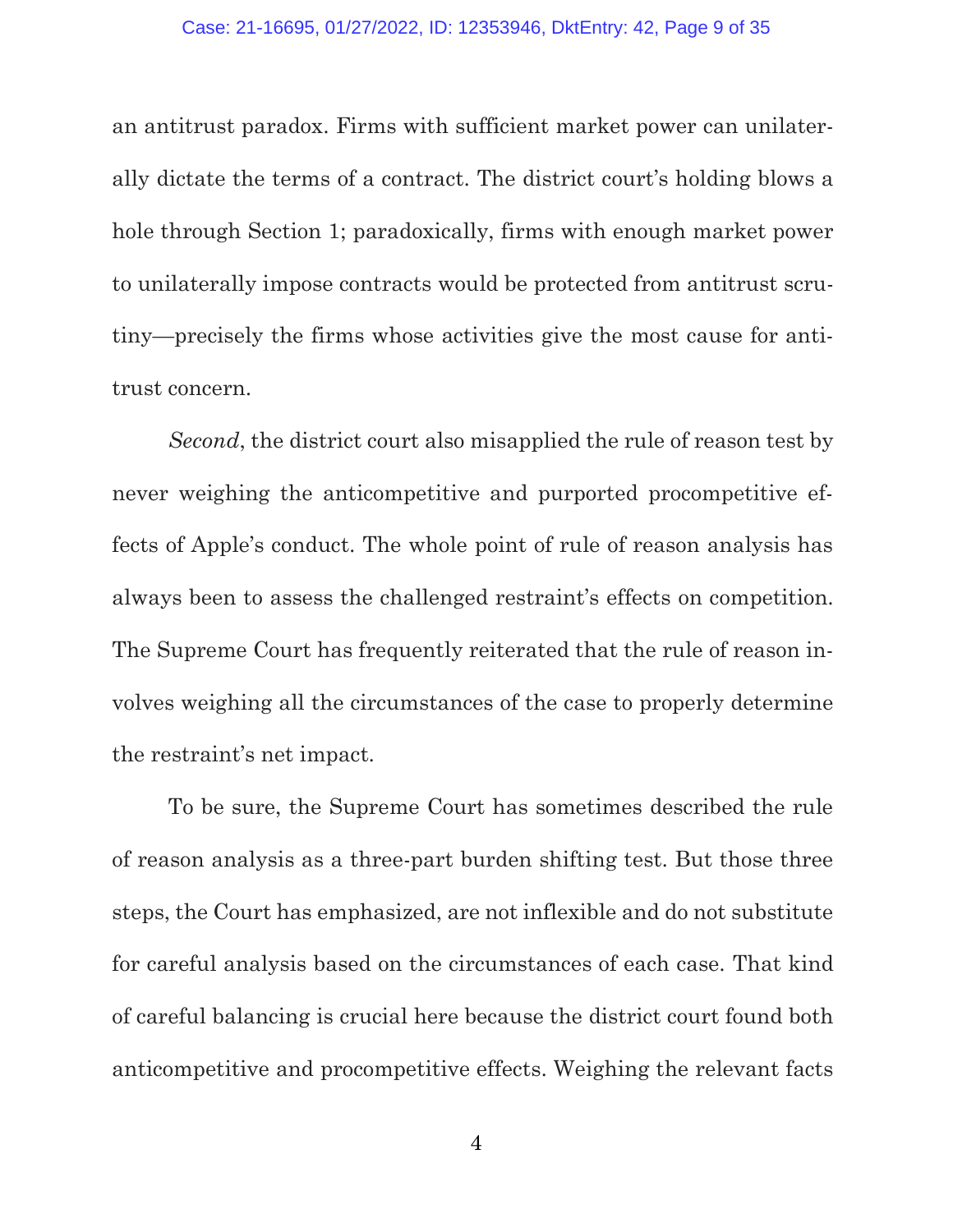is therefore the only way to determine whether the challenged conduct overall poses an undue restraint on trade in violation of Section 1.

As Epic points out, Apple amassed billions in supracompetitive profits from one billion iPhone users. Without balancing, this type of immense harm to consumers can go unanswered with just the slightest showing of procompetitive benefit. The Court should require Apple to account for its conduct under a complete rule of reason analysis.

#### **ARGUMENT**

#### **I. The district court erred in holding that Section 1 of the Sherman Act does not apply to "unilateral contracts."**

To establish liability under Section 1 of the Sherman Act, "a plaintiff must prove (1) the existence of an agreement, and (2) that the agreement was an unreasonable restraint of trade." *Aerotec Int'l, Inc. v. Honeywell Int'l, Inc*., 836 F.3d 1171, 1178 (9th Cir. 2016). The district court held that Epic could not satisfy element one (existence of an agreement) because the Developer Product Licensing Agreement (DPLA) between Epic and Apple was a "unilateral contract." Order 142. Because Apple had dictated the terms to developers—take it or leave it if Epic wanted to distribute games on the iOS platform—the court held that it was not a Section 1 contract under "antitrust jurisprudence." *Id*.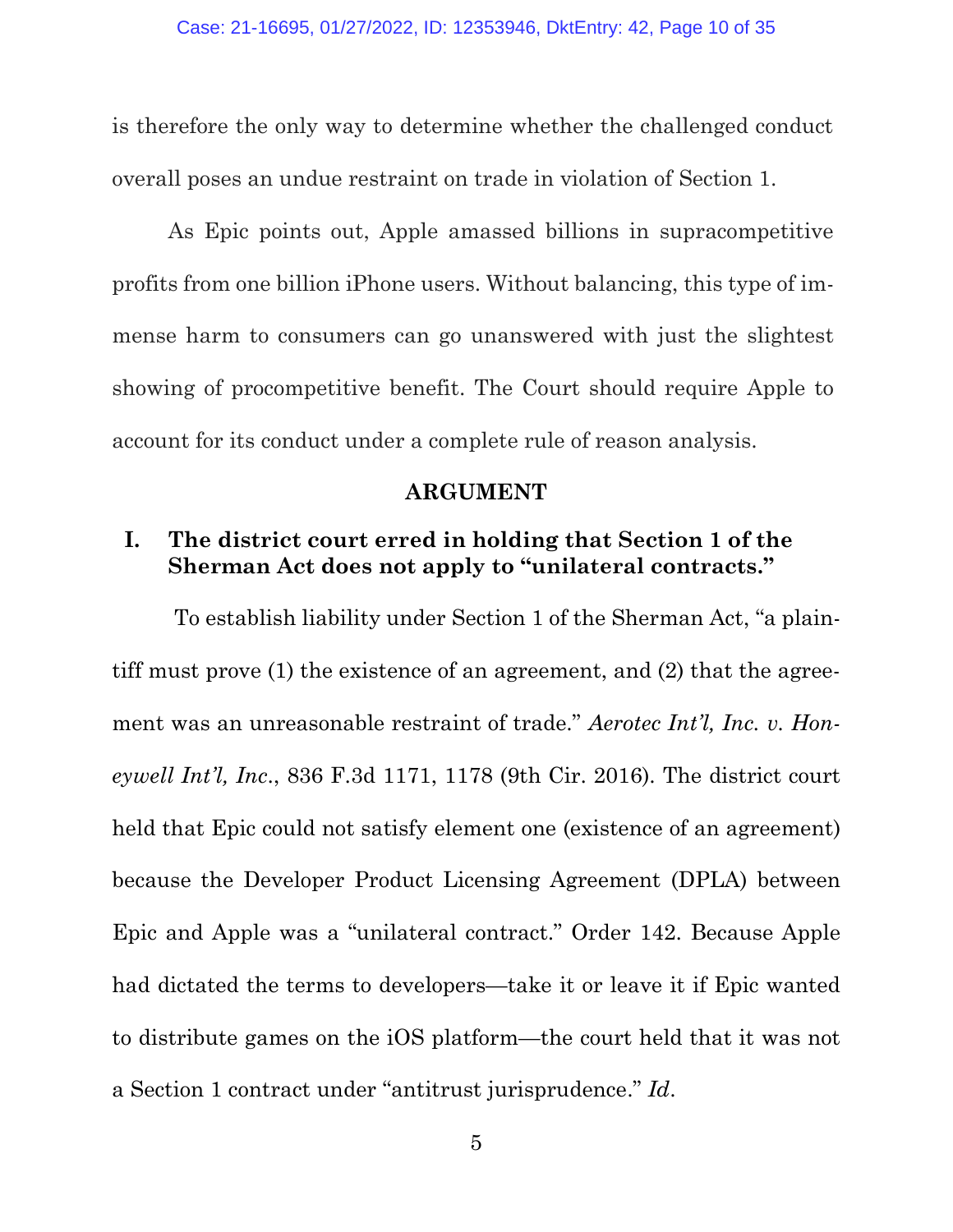A unilateral contract is one in which a promise is made in exchange for an act. The district court wrongly found that the DPLA (which was actually a bilateral contract of adhesion with exchange of promises by both Apple and developers) was a "unilateral contract." *See infra* Section I.C. But regardless of this finding, the district court's legal holding—that "unilateral contracts" are exempt from Section 1—is wrong as a matter of law: (1) Section 1 "contracts" include unilateral contracts under canons of statutory interpretation; (2) excluding unilateral contracts from Section 1 is inconsistent with Supreme Court precedent; and (3) an exception for unilateral contracts or contracts of adhesion is bad public policy as it needlessly complicates and impedes Section 1 enforcement of antitrust violations.

#### **A. Under rules of statutory interpretation, a Section 1 "contract" includes unilateral contracts.**

Section 1 of the Sherman Act prohibits "[e]very contract, combination in the form of trust or otherwise, or conspiracy, in restraint of trade or commerce among the several States, or with foreign nations." 15 U.S.C. § 1. There is no question that Epic and Apple had a contract. The 79-page written and executed DPLA contained "complex and comprehensive provisions addressing not only intellectual property rights, but those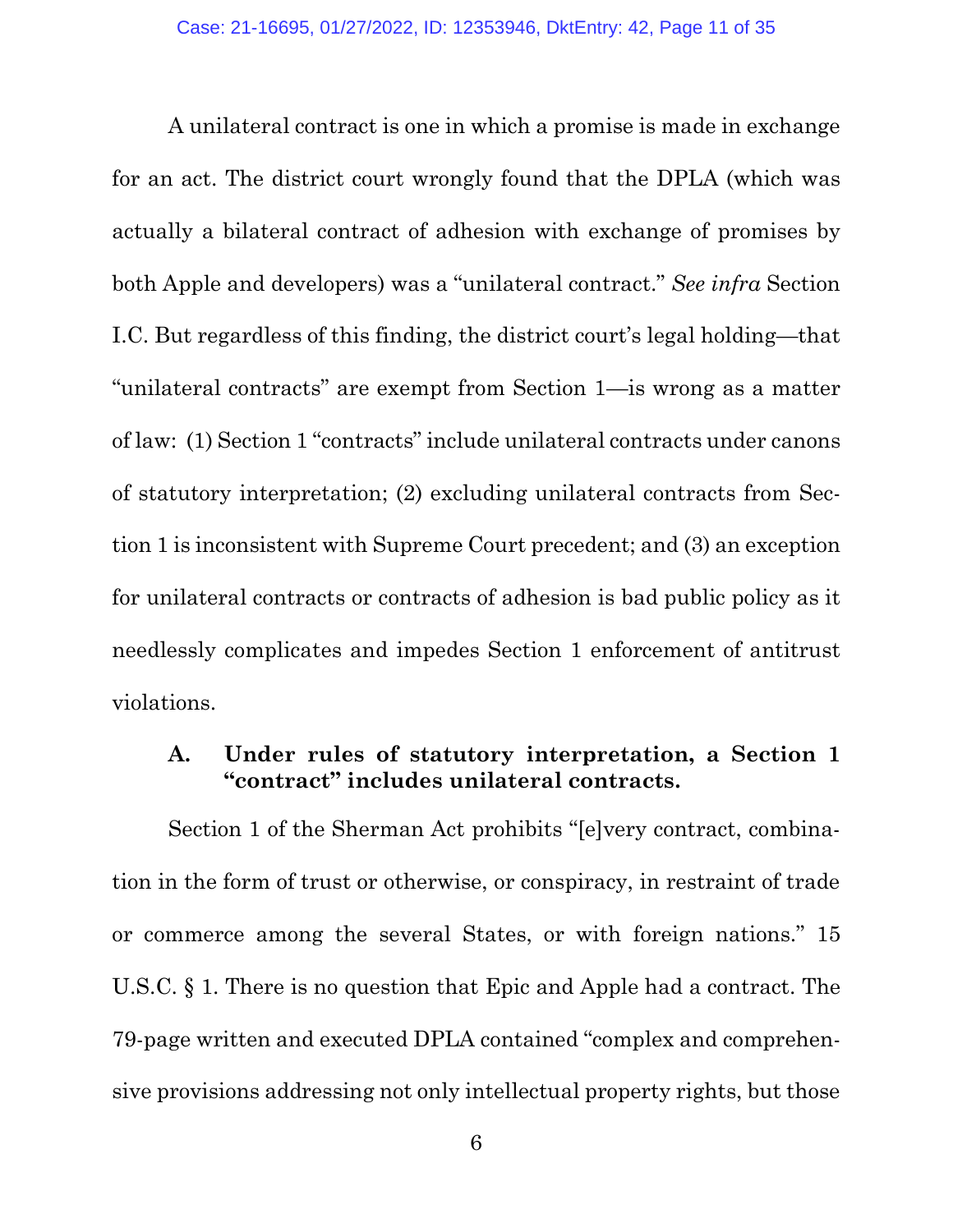relating to marketing, agency, indemnity, and myriad other considerations." Order 29. But because Epic or any other developer must accept the DPLA's "provisions (including the challenged restrictions) to distribute games on iOS," the district court found that the DPLA is a "unilateral contract" and not subject to Section 1. *Id.* at 142.

Even if Epic's contract were correctly categorized as "unilateral," excising unilateral contracts from Section 1 offends the plain text of the statute. Although scholars note that antitrust cases focus on economic policy with sometimes little more "than a passing citation to the statutory text," Daniel A. Farber & Brett H. McDonnell, *"Is There a Text in this Class?" The Conflict Between Textualism and Antitrust*, 14 J. Contemp. Legal Issues 619, 620 (2005), that does not excuse courts from interpreting the Sherman Act in accord with the actual terms of its text. Justice Gorsuch expounded the sober duty of statutory interpretation: "If judges could add to, remodel, update, or detract from old statutory terms inspired only by extratextual sources and our own imaginations, we would risk amending statutes outside the legislative process reserved for the people's representatives." *Bostock v. Clayton Cnty., Georgia*, 140 S. Ct. 1731, 1738 (2020).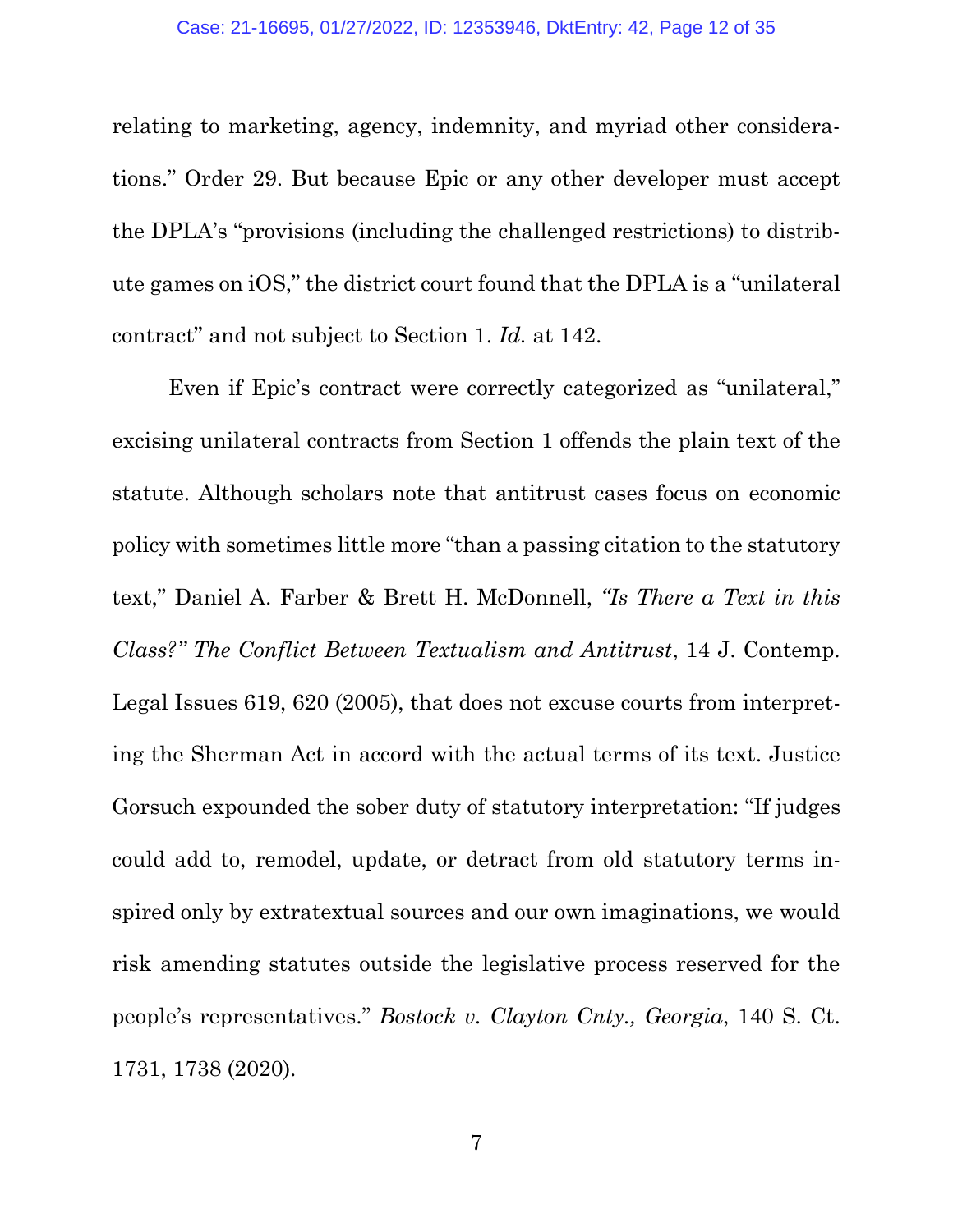Here, rules of statutory interpretation direct that Section 1 includes unilateral contracts for two reasons. *First*, the term "contract" encompassed unilateral contracts at common law in 1890 when the Sherman Act was adopted. The Sherman Act does not define the term "contract." Thus the "age-old principle" applies "that words undefined in a statute are to be interpreted and applied according to their common-law meanings." Antonin Scalia & Bryan A. Garner, *Reading Law: The Interpretation of Legal Texts* 320 (2012). As Justice Jackson explained:

[W]here Congress borrows terms of art in which are accumulated the legal tradition and meaning of centuries of practice, it presumably knows and adopts the cluster of ideas that were attached to each borrowed word in the body of learning from which it was taken and the meaning its use will convey to the judicial mind unless otherwise instructed.

*Morissette v. United States*, 342 U.S. 246, 263 (1952). The term "contract," heavy laden with centuries of legal tradition, is a transplant of the common law that "brings the old soil with it." Felix Frankfurter, *Some Reflections on the Reading of Statutes*, 47 Colum. L. Rev. 527, 537 (1947).

The common law recognized that legally enforceable contracts included both bilateral and unilateral contracts. The most famous unilateral contract hypothetical–enjoyed by law students everywhere—is Wormser's Brooklyn Bridge: "Suppose A says to B, 'I will give you \$100 if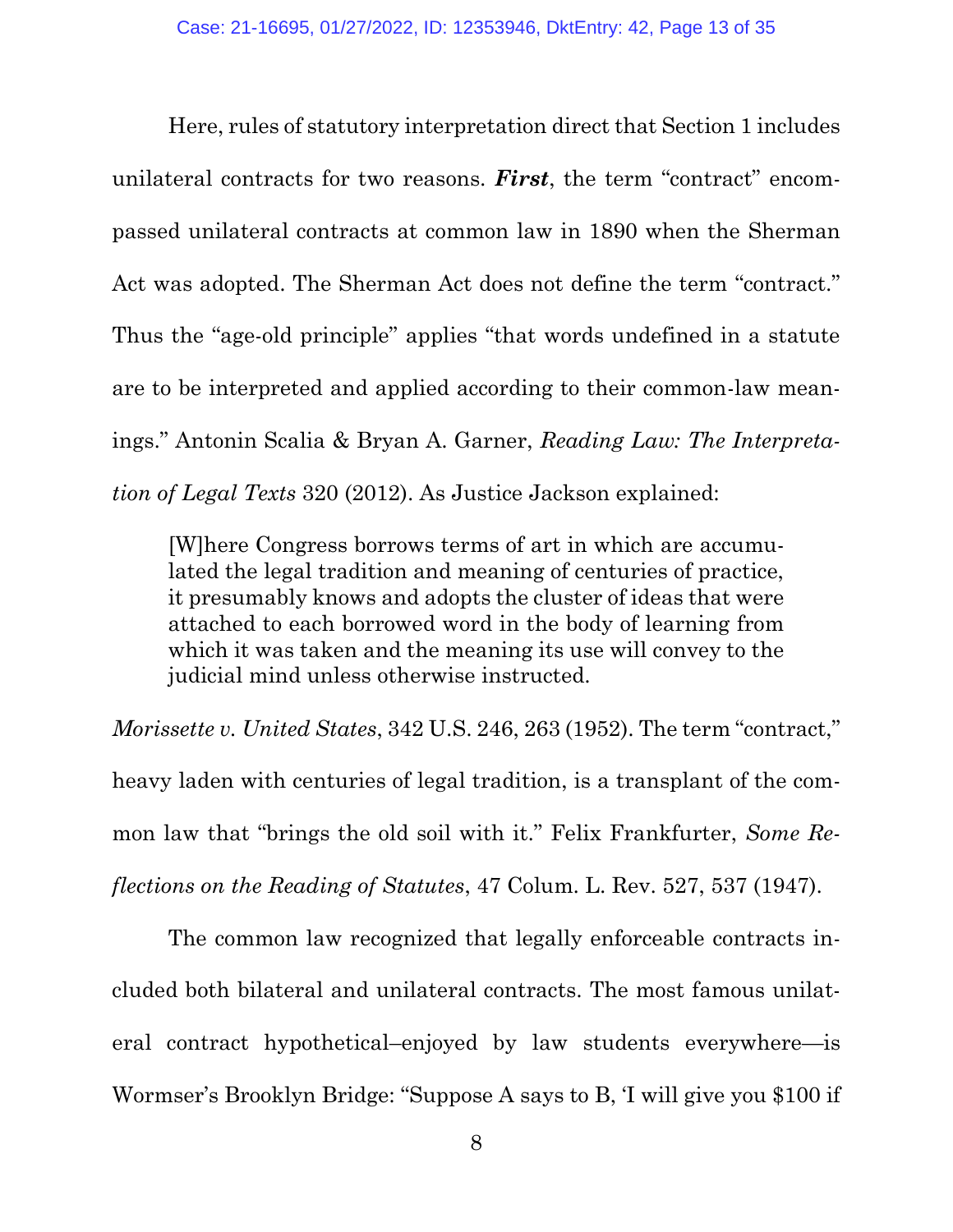you walk across the Brooklyn Bridge,' and B walks—is there a contract?" Maurice Wormser, *The True Conception of Unilateral Contracts*, 26 Yale L.J. 136, 136 (1916). Professor Wormser noted that "unilateral contracts are not infrequently met with in the practice of law," *id.* at 142—they were alive and well in the 19th century. *Id.* at 137-42 nn.2-7 (citing cases); *Bilateral and unilateral contracts*, 1 Williston on Contracts § 1:17 (4th ed.) (distinction between bilateral and unilateral contracts fully recognized by 17th century).

More important, a unilateral contract at common law was simply viewed as one of various kinds of contract. *See* Restatement (First) of Contracts § 1 cmt. e (1932) ("The term contract is generic. As commonly used, and as here defined, it includes varieties described as voidable, unenforceable, formal, informal, express, implied (*see* Comment a to 5) unilateral, bilateral."). For example, in *Richardson v. Hardwick*, the Supreme Court affirmed dismissal of a bill of complaint involving a unilateral contract relating to the purchase of land. 106 U.S. 252, 255 (1882). The appellant had failed to pay within the time limit: "In suits upon unilateral contracts, it is only where the defendant has had the benefit of the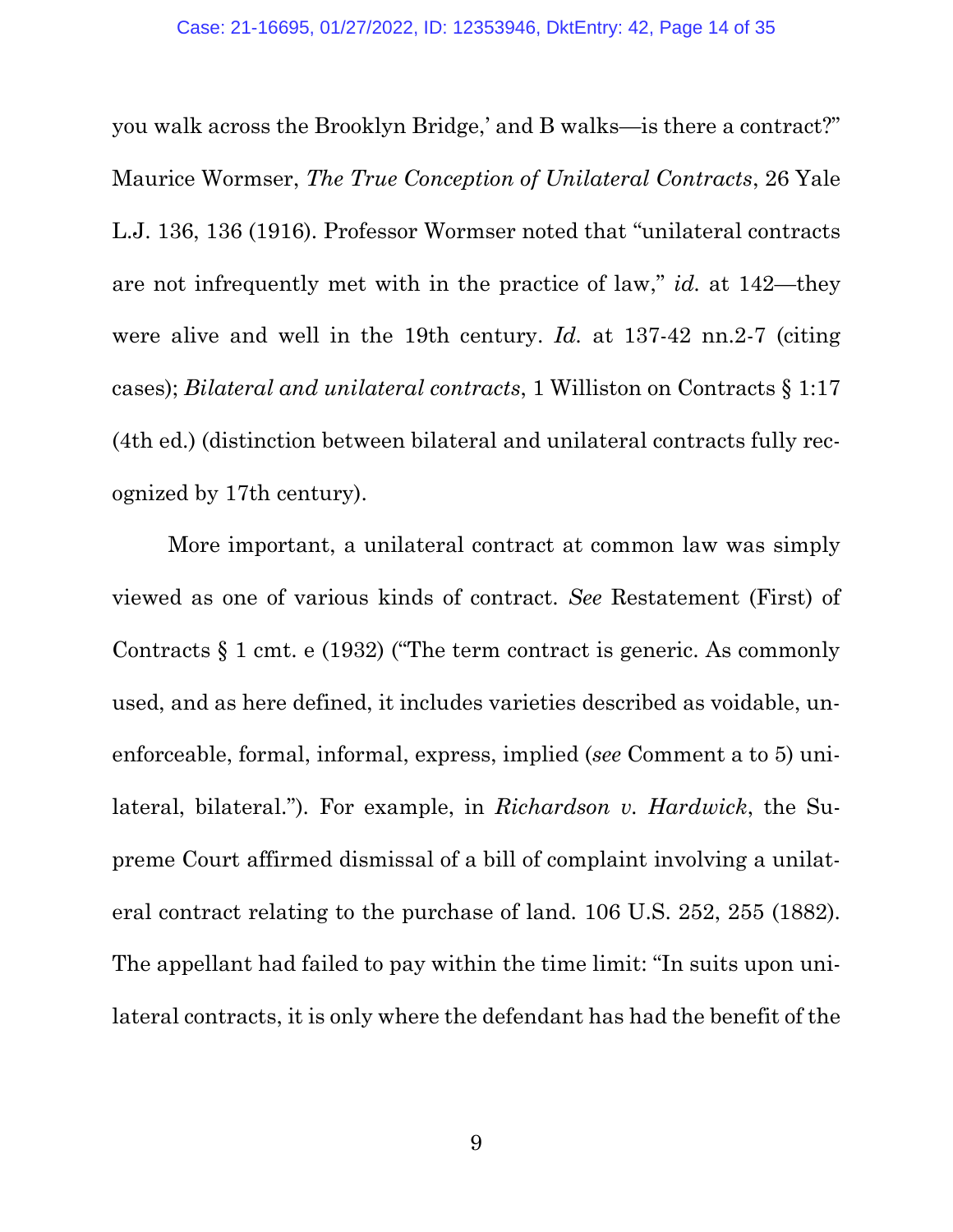consideration for which he bargained that he can be held bound." *Id.* (citing *Jones v. Robertson*, 17 L. J. Exch. 36; *Mills v. Blackhall*, 11 Q. B. 358; *Morton v. Burr*, 7 Adol. & E. 23; *Kennaway v. Treleavan*, 5 Mees. & W. 501). Although the Court recognized the application of unilateral contract principles, it still repeatedly referred to the written agreement as "a contract" or "the contract" without distinction. *Richardson*, 106 U.S. at 252- 54. Accordingly, Section 1's "contract" is best understood in 1890 to include unilateral contracts.

**Second**, context supports a broad definition of "contract" that includes a "unilateral contract." "It is a fundamental canon of statutory construction that the words of a statute must be read in their context and with a view to their place in the overall statutory scheme." *Davis v. Michigan Dep't of Treasury*, 489 U.S. 803, 809 (1989). The words surrounding the term "contract" support Section 1's application to the entire universe of contracts. To begin, Section 1 expressly extends to "[e]very contract." 15 U.S.C. § 1. The preceding word "every" is comparable to "any," which indicates "an expansive meaning,' bringing within a statute's reach *all* types of the item (here, [contract]) to which the law refers." *Yates v.*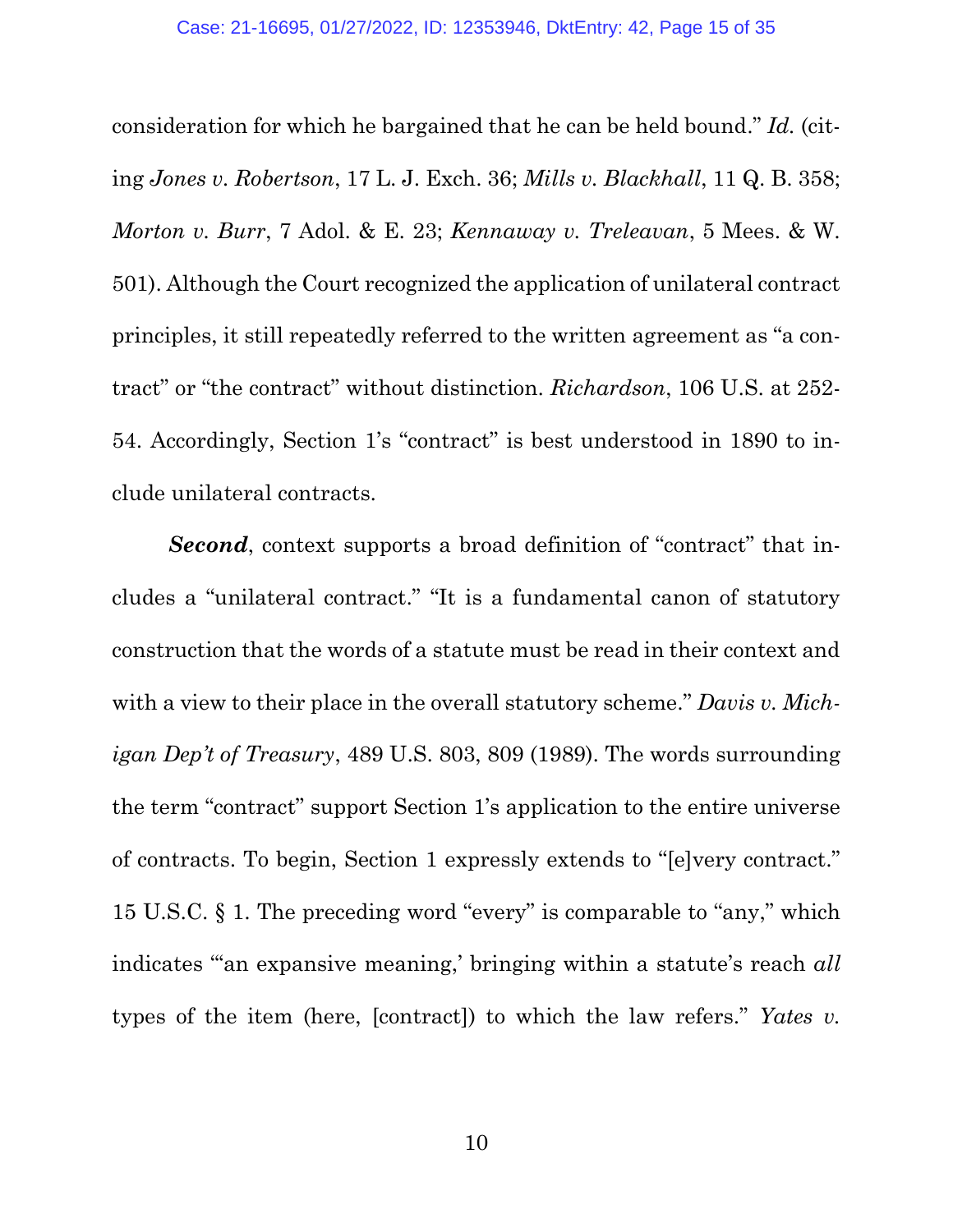*United States*, 574 U.S. 528, 555 (2015) (Kagan, J., dissenting); *see* 73 Am. Jur. 2d *Statutes* § 150 (2021) ("every" is a term of inclusion).

Next, in addition to "contract[s]," the statute applies to every "combination in the form of trust or otherwise, or conspiracy." 15 U.S.C. § 1. By following "contract" with the words "combination" and "conspiracy," Congress sought to capture a wide range of potential agreements that could restrain trade. Applying a "narrow" definition to contract "clashes strongly" with the "sweeping" language on either side of the term. *See United States v. Rodgers*, 466 U.S. 475, 480 (1984). Thus, context shows that Congress wrote the Sherman Act with the broadest of brushes.<sup>1</sup>

In short, all roads of statutory interpretation lead to the most expansive meaning of "contract" possible that includes unilateral contracts.

<sup>1</sup> Nor does the rule of lenity save the district court's error. The rule of lenity instructs that "ambiguity concerning the ambit of criminal statutes should be resolved in favor of lenity." *Cleveland v. United States*, 531 U.S. 12, 25 (2000). But that rule only applies when, "after all legitimate tools of interpretation have been exhausted, a reasonable doubt persists regarding whether Congress has made the defendant's conduct a federal crime." *Abramski v. United States*, 573 U.S. 169, 264 (2014) (Scalia, J., dissenting) (cleaned up). Applying tools of interpretation, there is no ambiguity—"contract" under Section 1 includes a unilateral contract.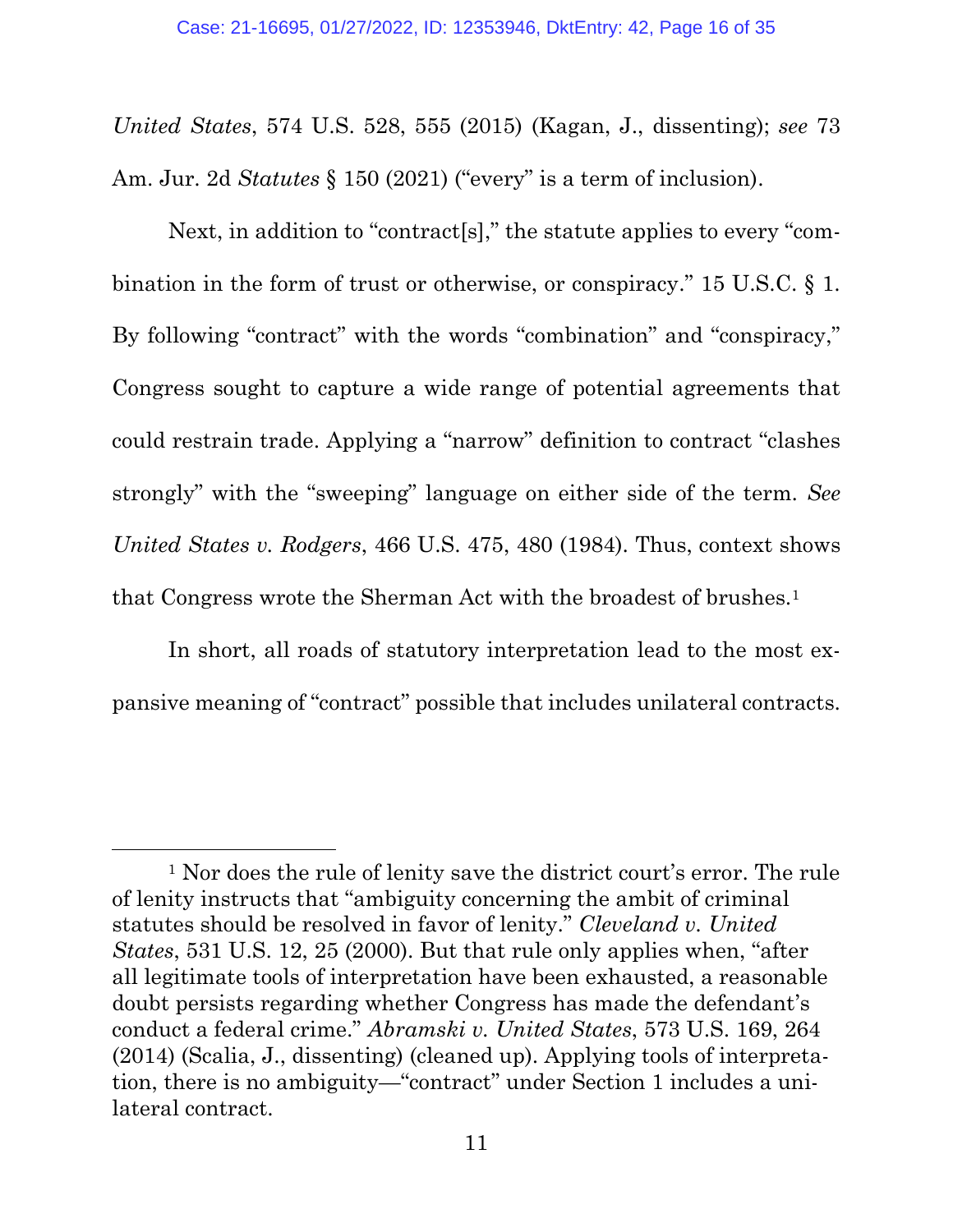#### **B. Excluding unilateral contracts from Section 1 "contract" is inconsistent with Supreme Court precedent.**

Interpreting Section 1 to exclude unilateral contracts is inconsistent with Supreme Court precedent. Adopted in 1890, the Act responded to the harmful effects of a wide variety of anticompetitive mechanisms used in the 19th Century. *Standard Oil Co. v. United States*, 221 U.S. 1, 50 (1911). The Court observed that Section 1's language is "broad enough to embrace *every conceivable contract* or combination which could be made concerning trade or commerce or the subjects of such commerce." *Id.* at 60 (emphasis added). It is because of this breadth that the Supreme Court has long read Section 1 to prohibit only "undue" restraints of trade, applying a "rule of reason" analysis. *Id*. at 59-62; *see Nat'l Soc'y of Pro. Eng'rs v. United States*, 435 U.S. 679, 688 (1978) (without the rule of reason, Section 1 "would outlaw the entire body of private contract law").

As Justice Scalia explained, "[t]he term 'restraint of trade' in the statute, like the term at common law, refers not to a particular list of agreements, but to a particular economic consequence, which may be produced by *quite different sorts of agreements* in varying times and circumstances." *Business Elecs. Corp. v. Sharp Elecs. Corp*., 485 U.S. 717,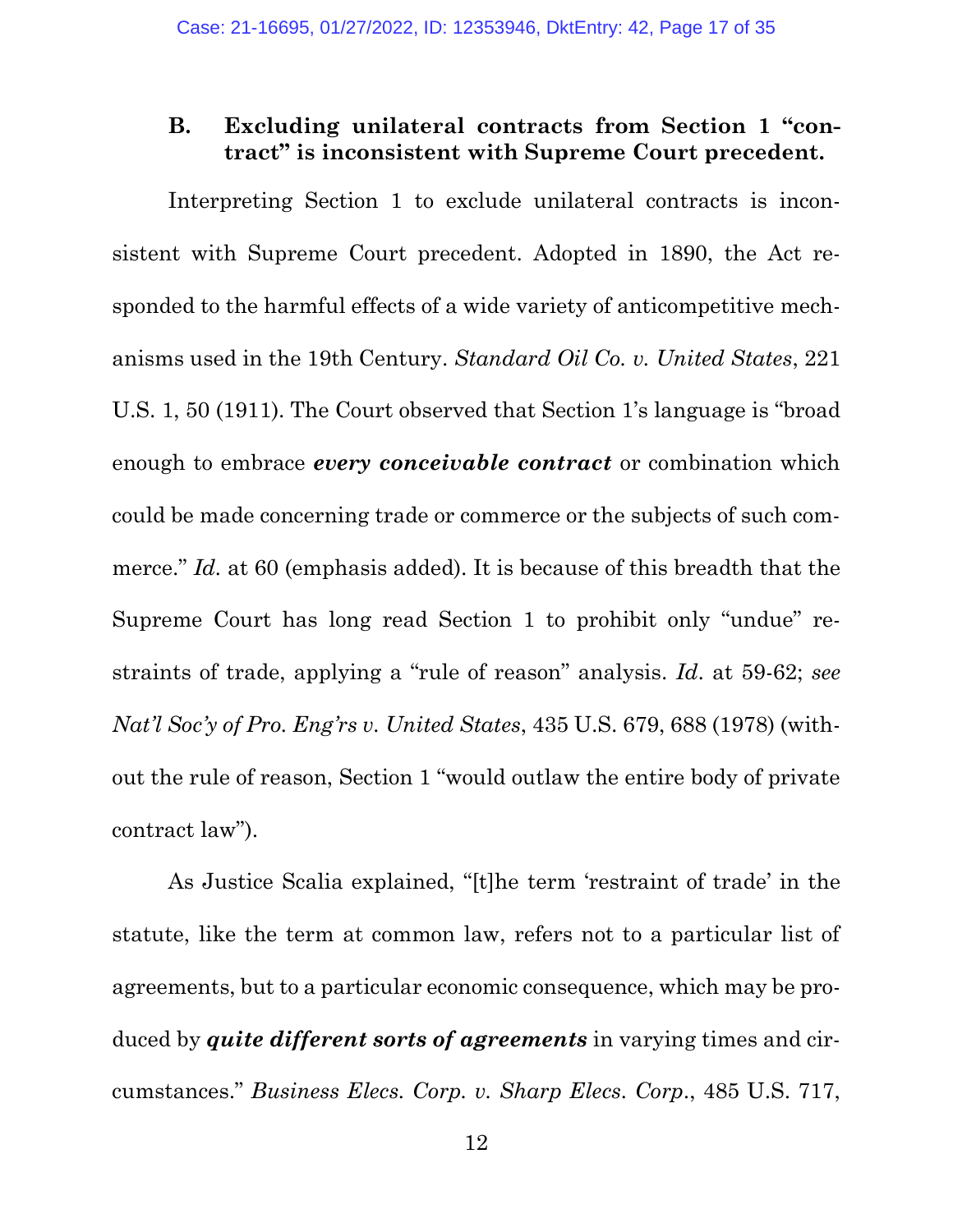731 (1988) (emphasis added). Thus, while the Court has shaped the contours of "restraint of trade" as the limiting principle for Section 1, the Court has not restricted the *sweep* of Section 1's "every contract."

And the Supreme Court's discussion of unilateral and concerted conduct under Section 1 does not limit that sweep. The district court here relied on the Supreme Court's explanation of unilateral activity:

"Concerted activity subject to § 1 is judged more sternly than unilateral activity under § 2" because it "deprives the marketplace of the independent centers of decisionmaking that competition assumes and demands." . . . Thus, even unreasonable unilateral restraints are not subject to antitrust scrutiny unless "they pose a danger of monopolization."

Order 141-42 (quoting *Copperweld Corp. v. Indep. Tube Corp*., 467 U.S. 752, 768-69 (1984)). But in excluding unilateral contracts from Section 1's reach, the district court mistakes *Copperweld's* discussion of unilateral *conduct* to mean unilateral *contract*.

In *Copperweld*, the Supreme Court held that a parent company and its wholly owned subsidiary were incapable of conspiring for purposes of Section 1. 467 U.S. at 777. Section 1 does not proscribe coordinated conduct among those of the *same company*: "The officers of a single firm are not separate economic actors pursuing separate economic interests, so agreements among them do not suddenly bring together economic power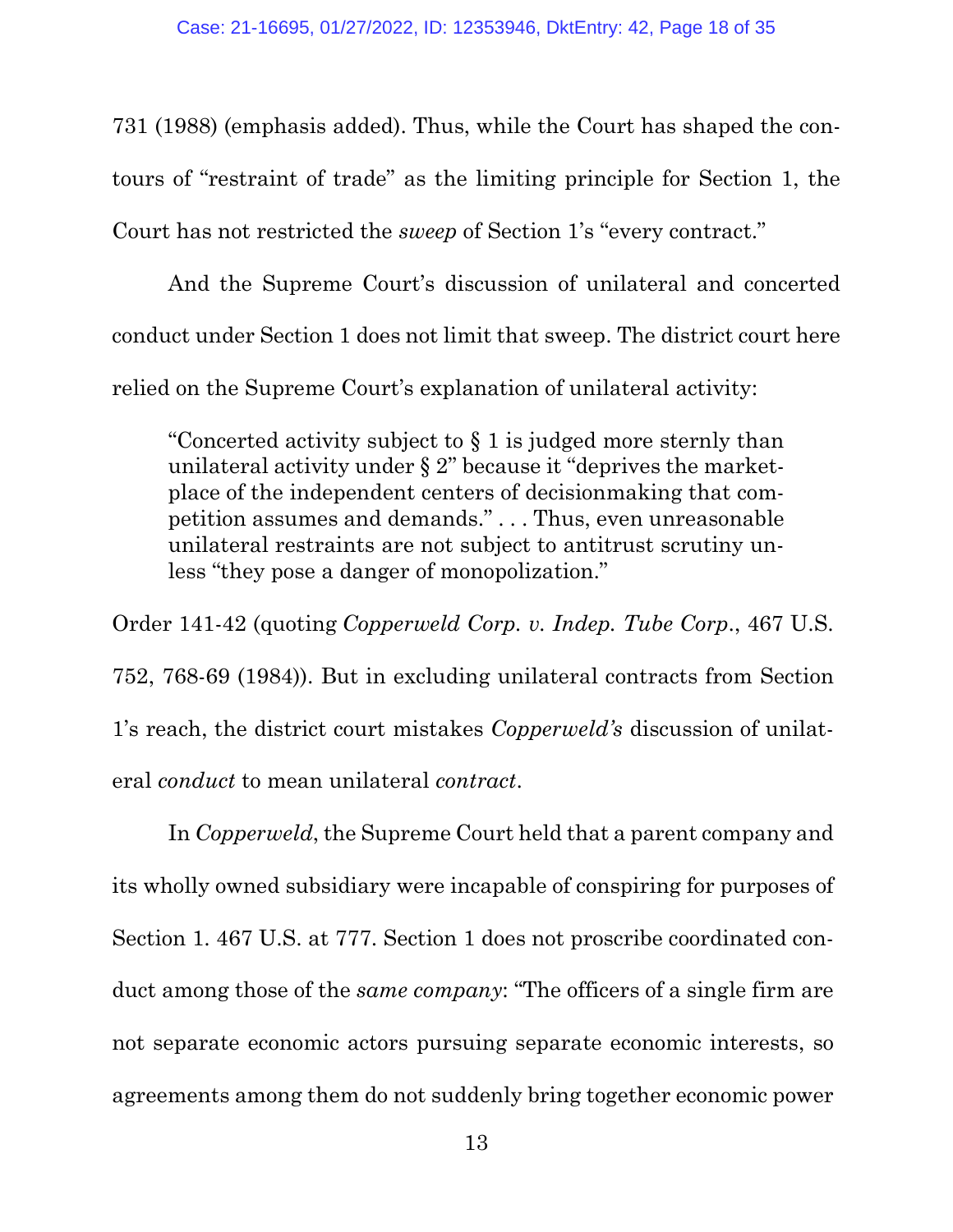that was previously pursuing divergent goals." *Id*. at 769. Thus, Section 1 "does not reach conduct that is 'wholly unilateral.'" *Id.* at 768 (quoting *Albrecht v. Herald Co.*, 390 U.S. 145, 149 (1968)).

Unilateral contracts, by contrast, involve different economic actors. A party choosing to accept a unilateral contract does so based on its own economic interests. Here, there is no question that Apple and developers are separate economic actors with separate economic interests. So however Apple's DPLA is viewed (as a unilateral contract or correctly categorized as a bilateral contract of adhesion), it did not constitute wholly unilateral conduct that excused Apple from Section 1 scrutiny.

Thus, excluding an entire body of contracts from Section 1 contradicts the statutory text and is inconsistent with Supreme Court precedent.

#### **C. Excluding unilateral contracts or contracts of adhesion from Section 1 is bad public policy because it would impede antitrust enforcement.**

It would be bad public policy to exclude unilateral contracts from Section 1 scrutiny because it would both complicate and impede effective antitrust enforcement. As an initial matter, it would add an unnecessary—and sometimes complicated—element to the Section 1 analysis.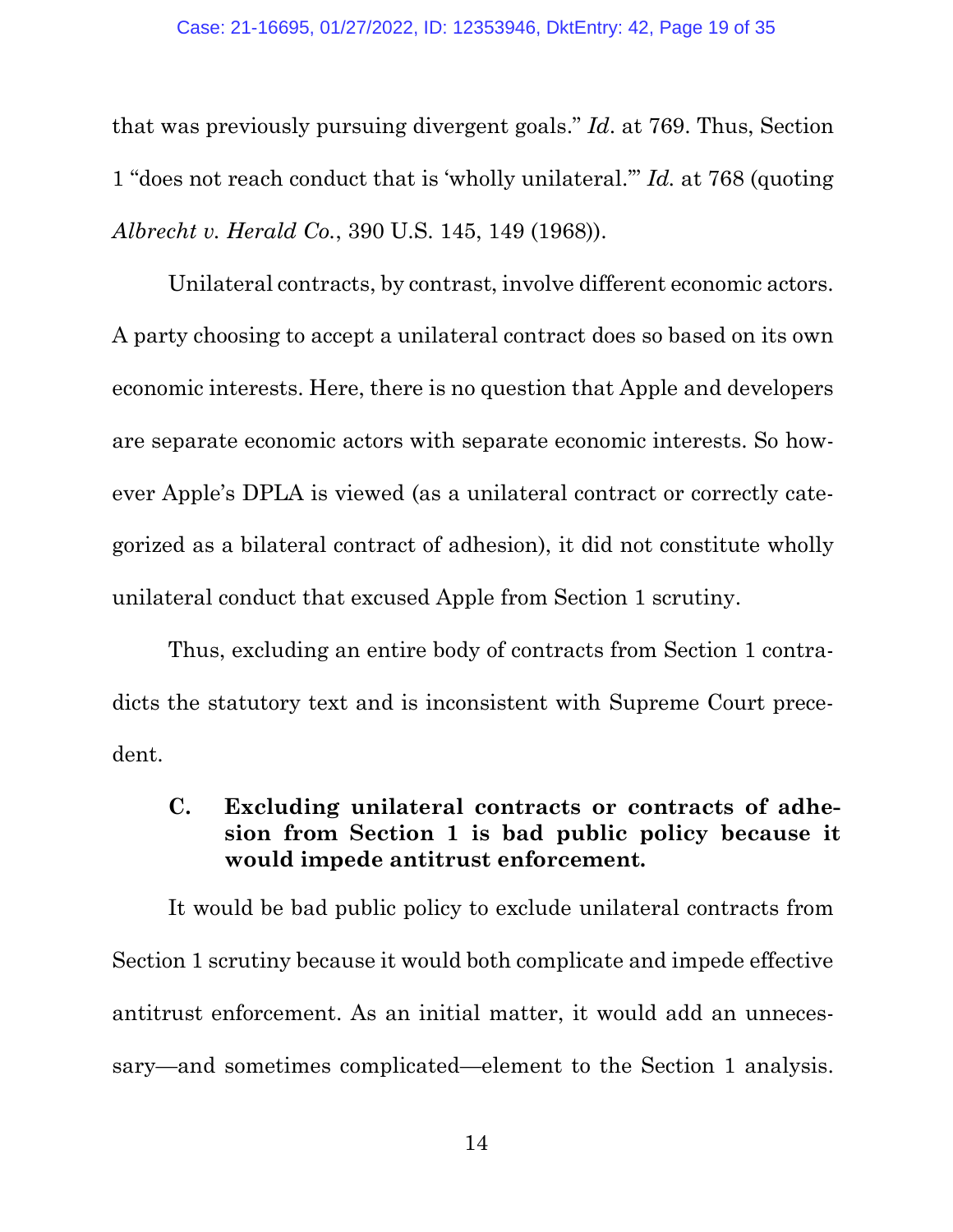After determining whether there was an agreement, the court would then have to determine whether that agreement was a unilateral contract.

"A unilateral contract results from an exchange of a promise for an act, while a bilateral contract results from an exchange of promises." *Bilateral and unilateral contracts*, 1 Williston on Contracts § 1:17 (4th ed.). But scholars have called the distinction between bilateral and unilateral contracts artificial and false. *See* Samuel J. Stoljar, *The False Distinction Between Bilateral and Unilateral Contracts*, 64 Yale L.J. 515, 516 (1955) ("If *ex hypothesi* a contract does exist, what difference does it make, in terms of legal consequences, whether two promises were consideration for each other, or no promise was consideration for the promisor's promise?").

Indeed, modern contract law has moved away from distinguishing between bilateral and unilateral contract. Commentators have questioned the distinction's utility and noted the confusion it creates. *See* Restatement (Second) of Contracts § 1, Reporter's Note (1981). That is because "in some cases a promise may not readily be characterized as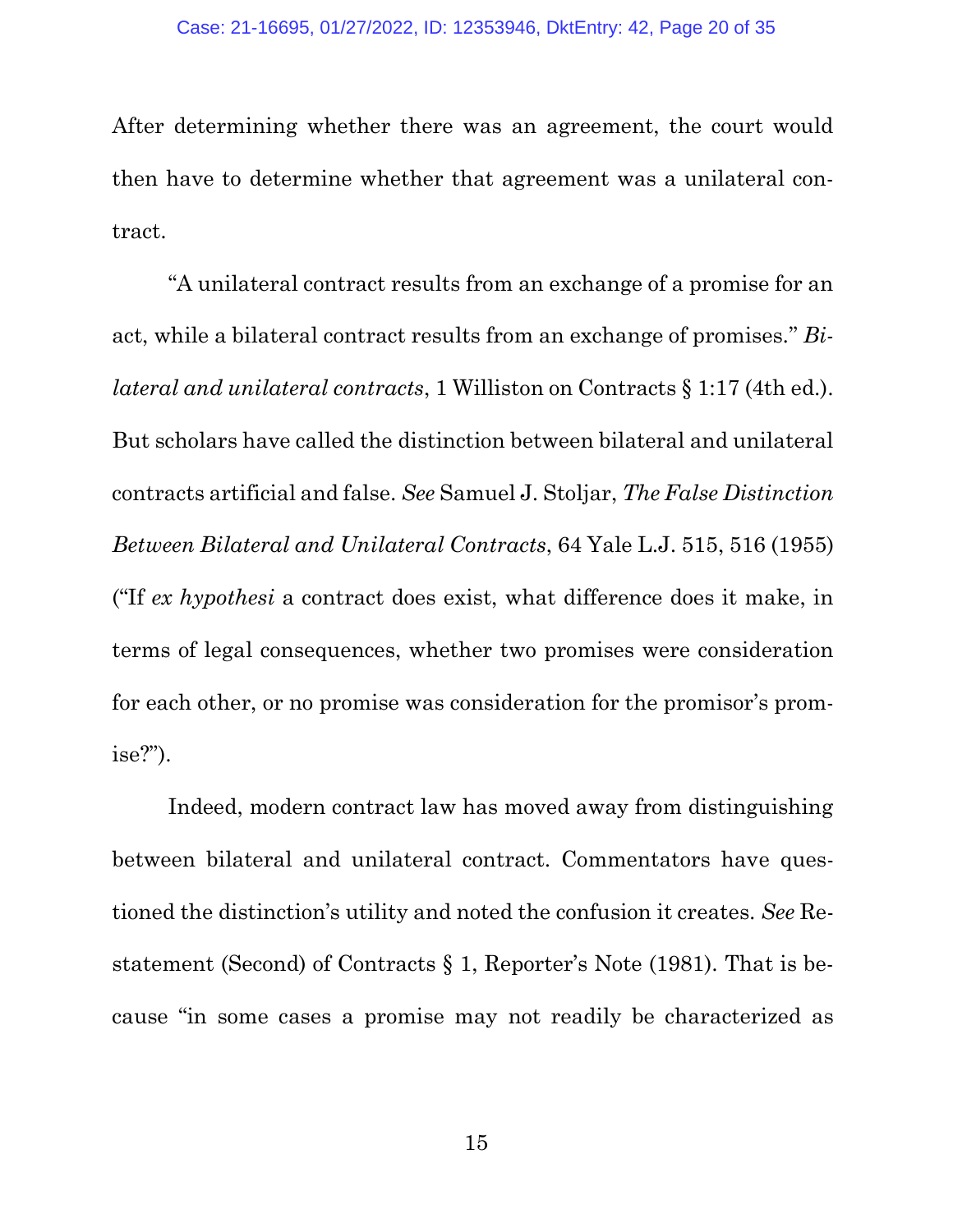clearly bilateral or clearly unilateral." *Bilateral and unilateral contracts*, 1 Williston on Contracts § 1:17 (4th ed.).

Of course, in this case, the district court's finding that the DPLA was a "unilateral contract" is wrong. Order 142. The fact that Apple had greater bargaining power in negotiating—"unilaterally" imposing the terms—does not make the contract unilateral. *Id.* at 141. The district court recognized that *both* parties made promises under the DPLA. The developers promised to comply with the terms of the agreement, use the software consistent with Apple's rights, create apps that can only be distributed through the App Store, submit apps for review, configure apps to use IAP, and not to hide or misrepresent features; Apple, in return, promised membership in its developer program to distribute apps with access to application programming interfaces. Order 28-30. The DPLA was a bilateral exchange of promises.

But regardless of how a contract is categorized, it is bad public policy to excise from Section 1 those contracts where one party unilaterally imposes the terms, i.e., contracts of adhesion. Such a limitation would complicate and impede enforcement of antitrust violations against firms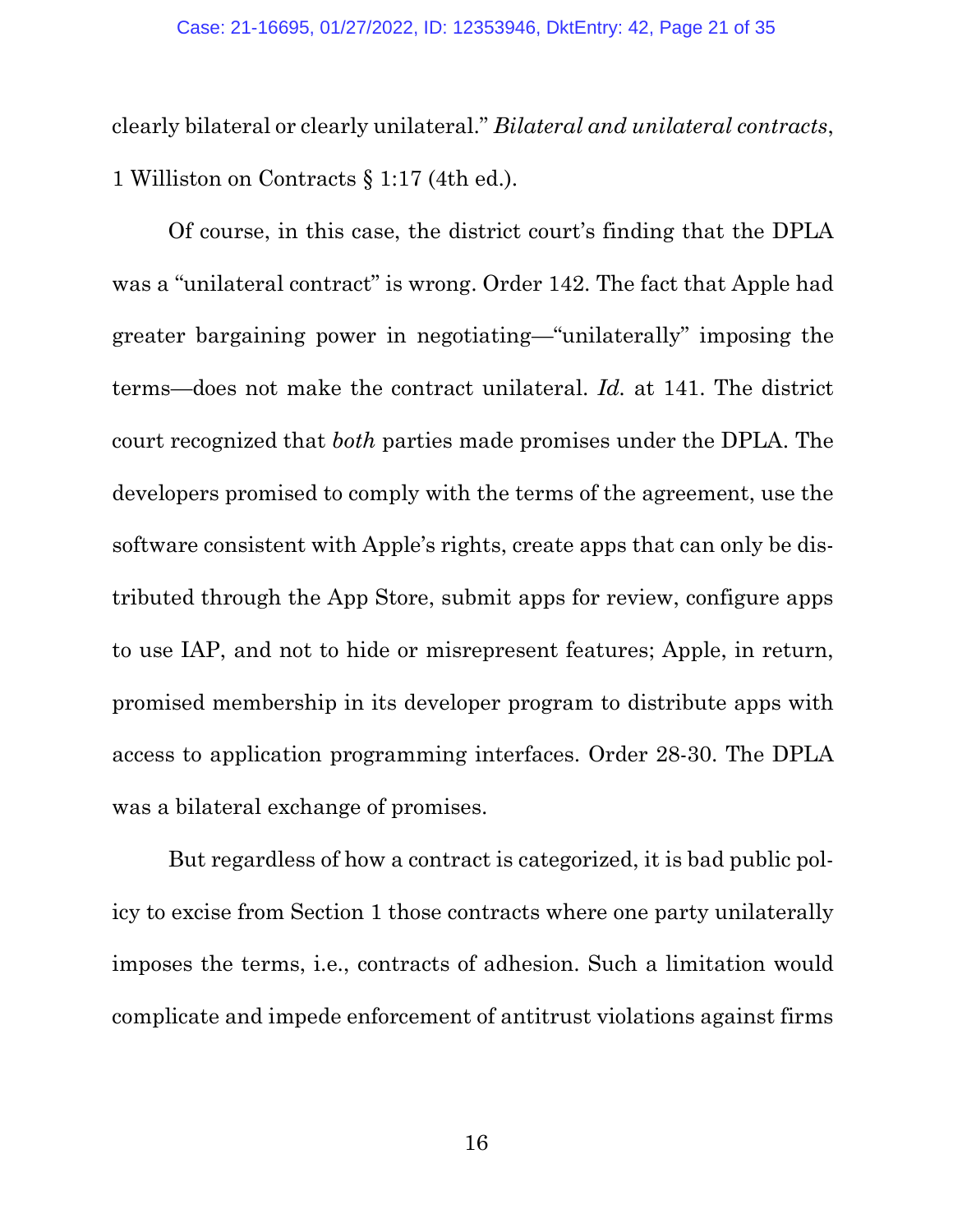that exercise greater bargaining power in contract negotiations. Bargaining power is never fully equal in contractual negotiations. And the district court's holding leaves many questions unanswered about the parameters of "unilaterally imposed" terms: Must courts dissect the contract negotiations to see who proposed which terms? What if *some* of the terms were negotiated?

Further, it creates an enforcement impossibility. Firms with sufficient market power can unilaterally impose contractual terms. The district court's holding creates a paralyzing paradox: once a firm acquires market power and unilaterally imposes a contract, then it is no longer subject to Section 1. Affirming this paradox would gut the Sherman Act and prevent the *Amici* States from enforcing antitrust violations by large firms that harm their citizens.

#### \*\*\*

This Court should reverse the district court's holding that Section 1 does not apply to unilateral contracts or unilaterally imposed contracts because it violates rules of statutory interpretation and conflicts with Supreme Court jurisprudence and sound public policy considerations.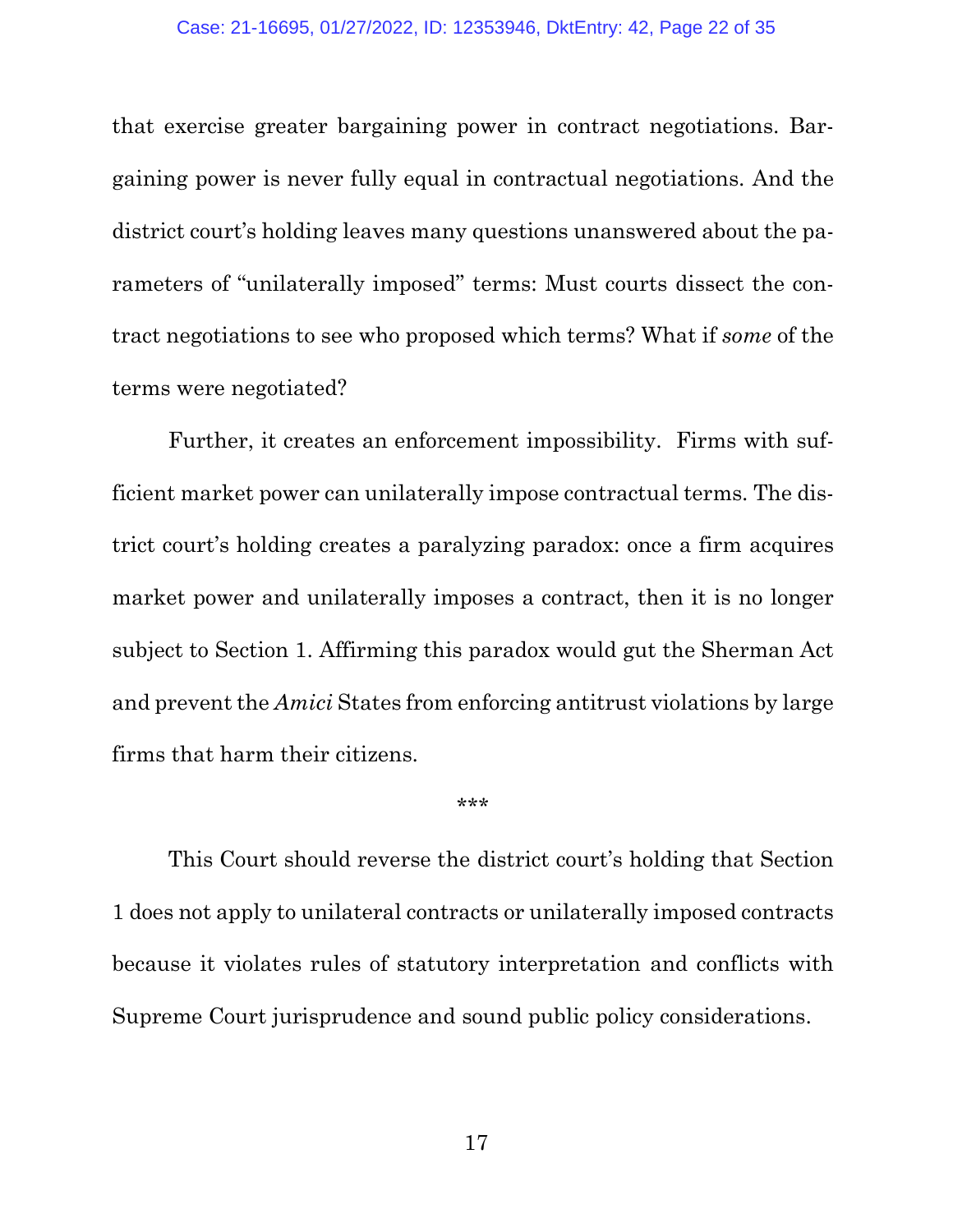## **II. The district court's rule-of-reason analysis failed to balance the overall competitive effects of Apple's restraints.**

The Court should reverse and remand for another reason. The district court's rule of reason analysis stopped short of the most important inquiry in a case like this: weighing all the relevant facts to determine whether the challenged restraints are unduly anticompetitive. Without that crucial step, the injuries of the *Amici* States' citizens go unheard and Apple gets to continue its substantial anticompetitive conduct based on relatively feeble procompetitive justifications.

The whole purpose of rule of reason analysis is to assess the challenged restraint's "actual effect on competition." *NCAA v. Alston*, 141 S. Ct. 2141, 2155 (2021) (internal quotation marks omitted). That goal has remained preeminent since the rule's inception more than a century ago. *See, e.g., Bd. of Trade of Chicago v. United States*, 246 U.S. 231, 238 (1918) (stating the "[t]he true test of legality is whether the restraint imposed is such as merely regulates and perhaps thereby promotes competition or whether it is such as may suppress or even destroy competition"); *Nat'l Soc'y of Pro. Eng'rs v. United States*, 435 U.S. 679, 691 (1978) (stating "the Court has adhered to the position that the inquiry mandated by the Rule of Reason is whether the challenged agreement is one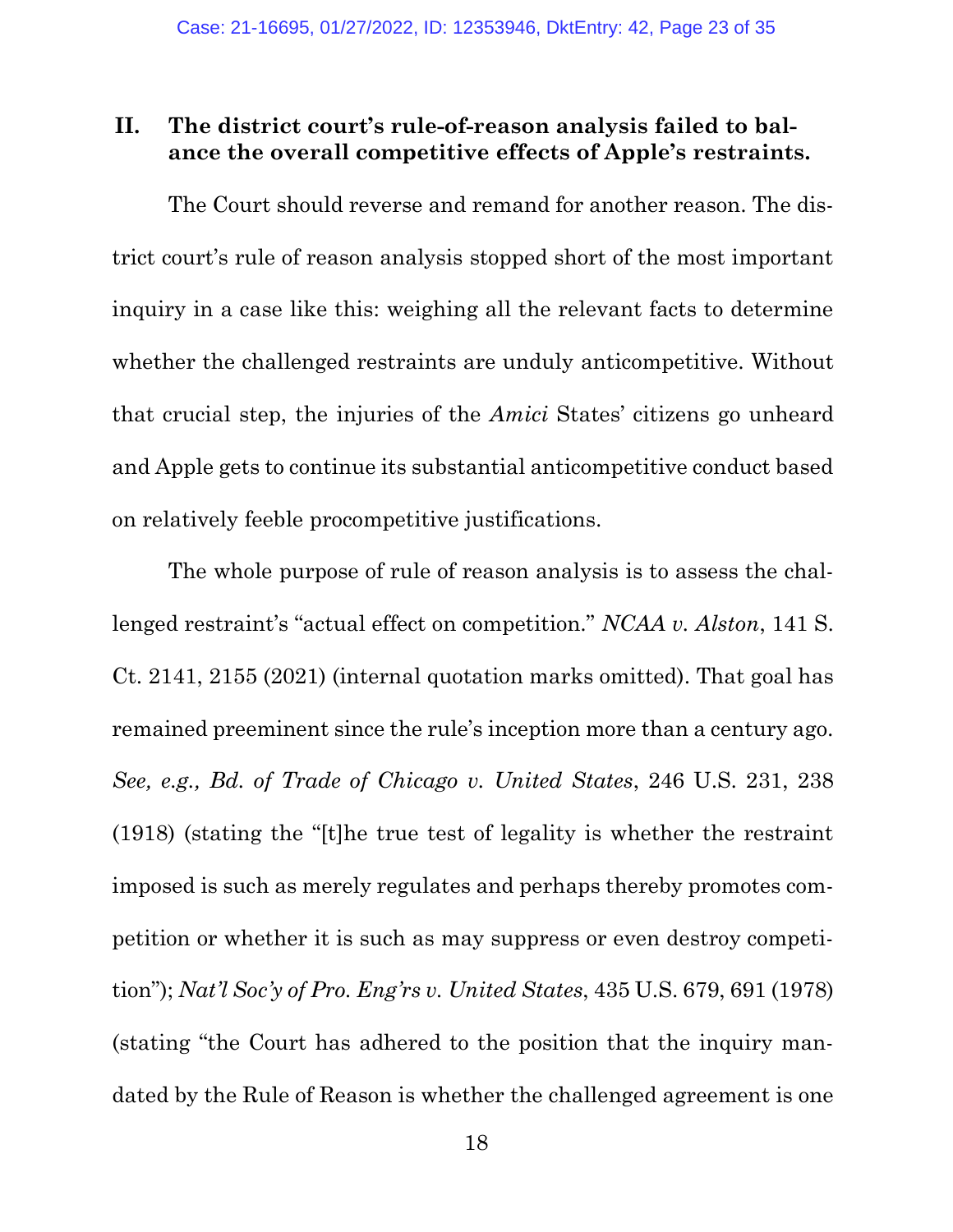that promotes competition or one that suppresses competition"); *NCAA v. Bd. of Regents*, 468 U.S. 85, 103-04 (1984) (explaining that the rule of reason inquiry is "whether or not the challenged restraint enhances competition"); *State Oil Co. v. Khan*, 522 U.S. 3, 10 (1997) (under rule of reason the "finder of fact must decide whether the questioned practice imposes an unreasonable restraint on competition"); *Leegin Creative Leather Prods., Inc. v. PSKS, Inc*., 551 U.S. 877, 885 (2007) (rule of reason analysis determines "whether a restrictive practice should be prohibited as imposing an unreasonable restraint on competition" (internal quotation marks omitted)).

Though the goal is "[a]lways" the same, *Alston*, 141 S. Ct. at 2151, the scope of a rule of reason inquiry can vary depending on the nature of the restraint. A quick look may suffice for conduct at the competitive extremes—restraints either so obviously anticompetitive or harmless that more detailed analysis is unnecessary. *Id.* at 2155-56. But for all the other restraints "in the great in-between," *id.* at 2155, rule of reason analysis demands more. The test, the Supreme Court has repeatedly stated, requires the fact finder to weigh "all of the circumstances of a case" to assess the restraint's competitive effects. *Leegin*, 551 U.S. at 885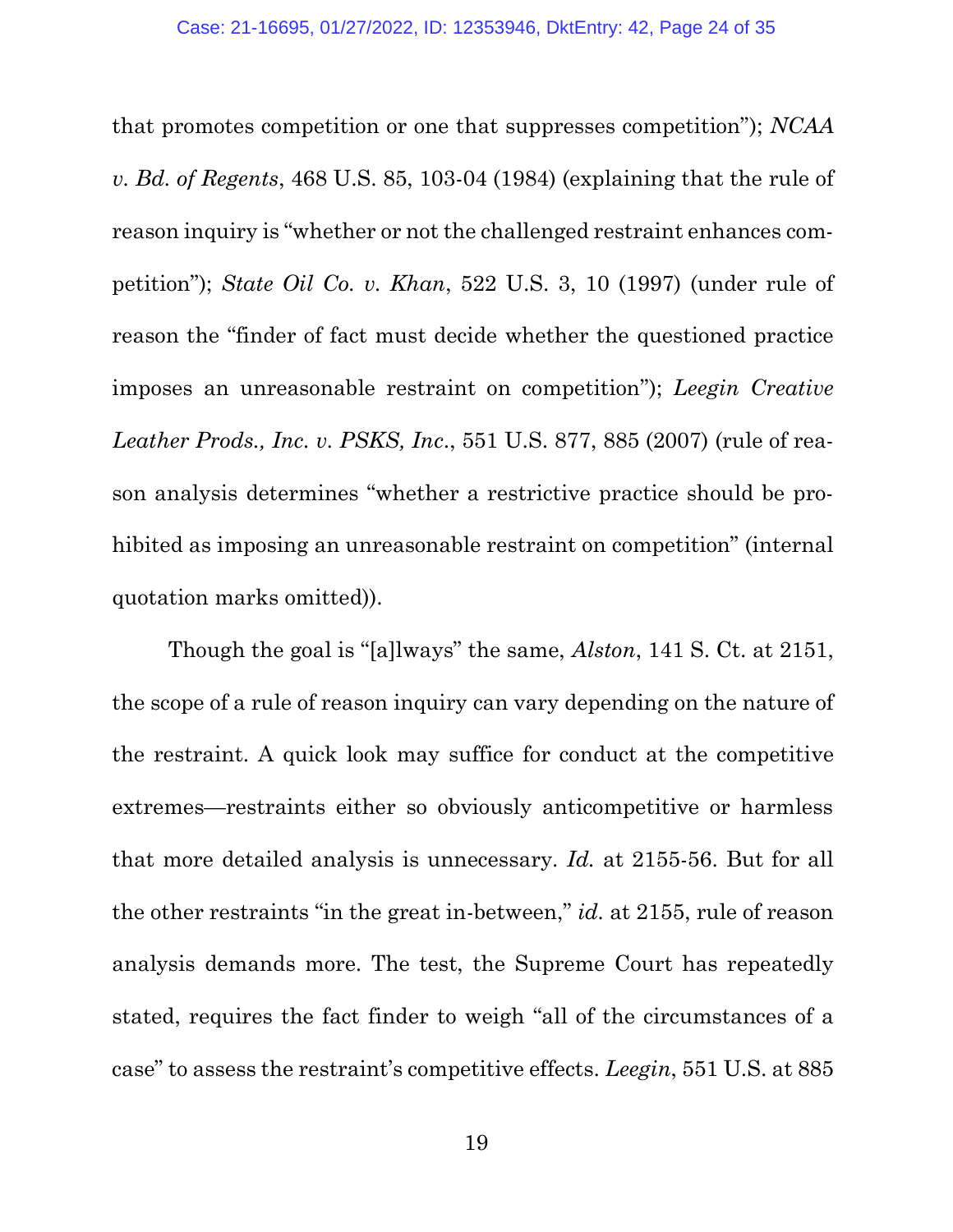(quoting *Continental T.V., Inc. v. GTE Sylvania Inc*., 433 U.S. 36, 49 (1977)); *see also Khan*, 522 U.S. at 10 (rule of reason "take[s] into account a variety of factors, including specific information about the relevant business, its condition before and after the restraint was imposed, and the restraint's history, nature, and effect"); *Arizona v. Maricopa Cnty. Med. Soc'y*, 457 U.S. 332, 343 (1982) (stating "the rule of reason requires the factfinder to [consider] all the circumstances of the case"). By "design and function" the rule of reason's balancing of all the circumstances "distinguishes between restraints with anticompetitive effect that are harmful to the consumer and restraints stimulating competition that are in the consumer's best interest." *Leegin*, 551 U.S. at 886.

To be sure, the Court has "sometimes" described the rule of reason as a three-part burden-shifting test. *Alston*, 141 S. Ct. at 2160. Under that framework, the plaintiff first proves the challenged restraint "has a substantial anticompetitive effect"; the defendant must then show "a procompetitive rationale for the restraint"; after which the plaintiff carries the burden of proving there are "less anticompetitive" ways for defendant to achieve the "procompetitive efficiencies." *Id.* (internal quotation marks omitted).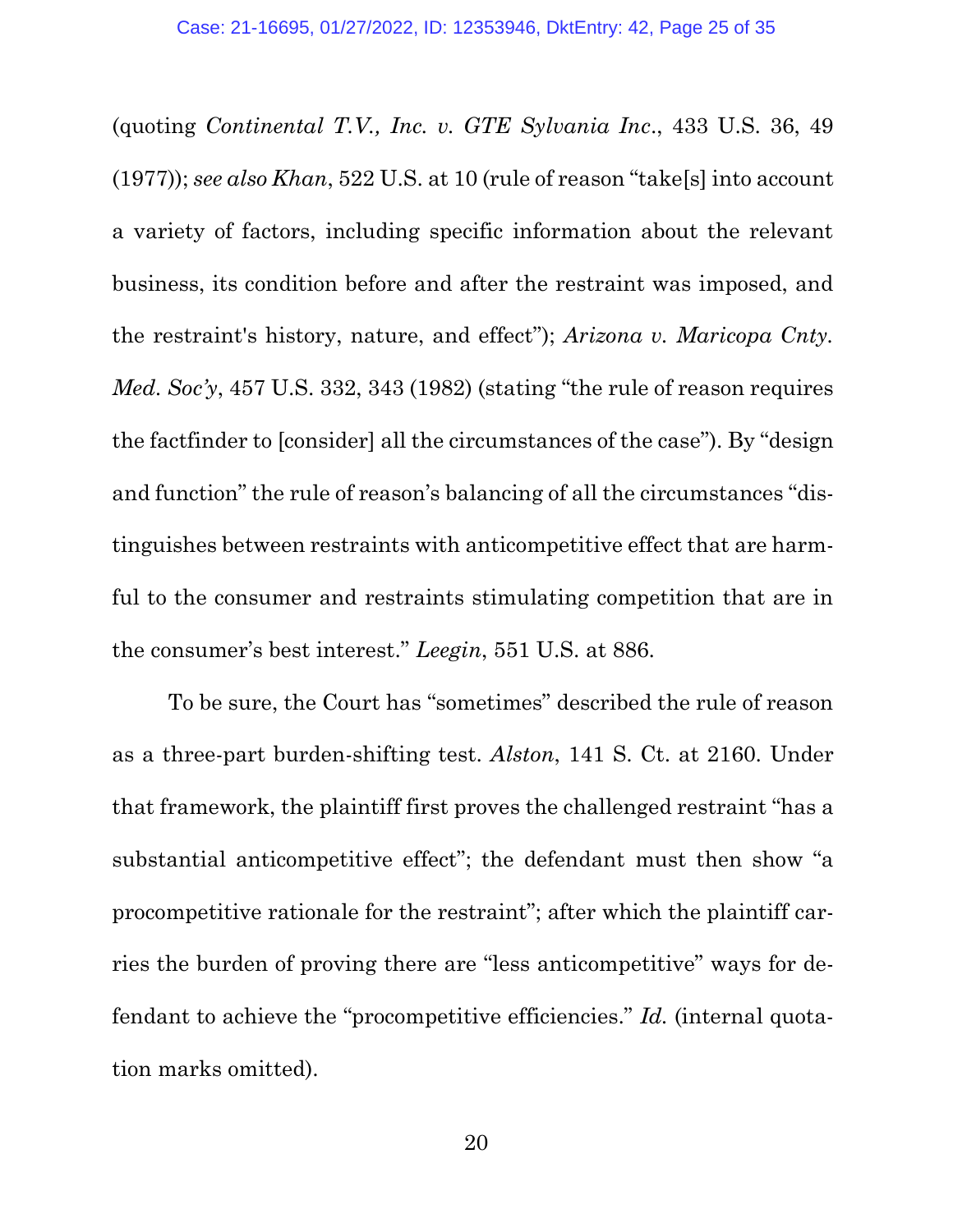While acknowledging its occasional use of this test, the Supreme Court emphasized that the three steps "do not represent a rote checklist, nor may they be employed as an inflexible substitute for careful analysis." *Id.* The rule of reason should always fit the case, not the other way around. Indeed, the "whole point of the rule of reason is to furnish 'an enquiry meet for the case, looking to the circumstances, details, and logic of a restraint'" to assess whether it unduly harms competition. *Id.* (quoting *Cal. Dental Ass'n v. F.T.C.*, 526 U.S. 756, 781 (1999)).

The district court acknowledged most of this. The court even recited *Alston's* warning not to rigidly apply the three-part burden-shifting analysis. *See, e.g.,* Order 140-41, 143. Yet that's exactly what the court ended up doing—analyzing only the three steps. *Id.* at 141-150. The court never weighed all the relevant facts in this case to make the critical determination—whether the challenged restraints overall help or harm consumers.

Admittedly, rigidly applying the three-part test without any balancing may not matter much in most antitrust cases where the plaintiff fails the first step and can't show a substantial anticompetitive effect. *See Alston*, 141 S. Ct. at 2161 (noting amicus brief asserting that courts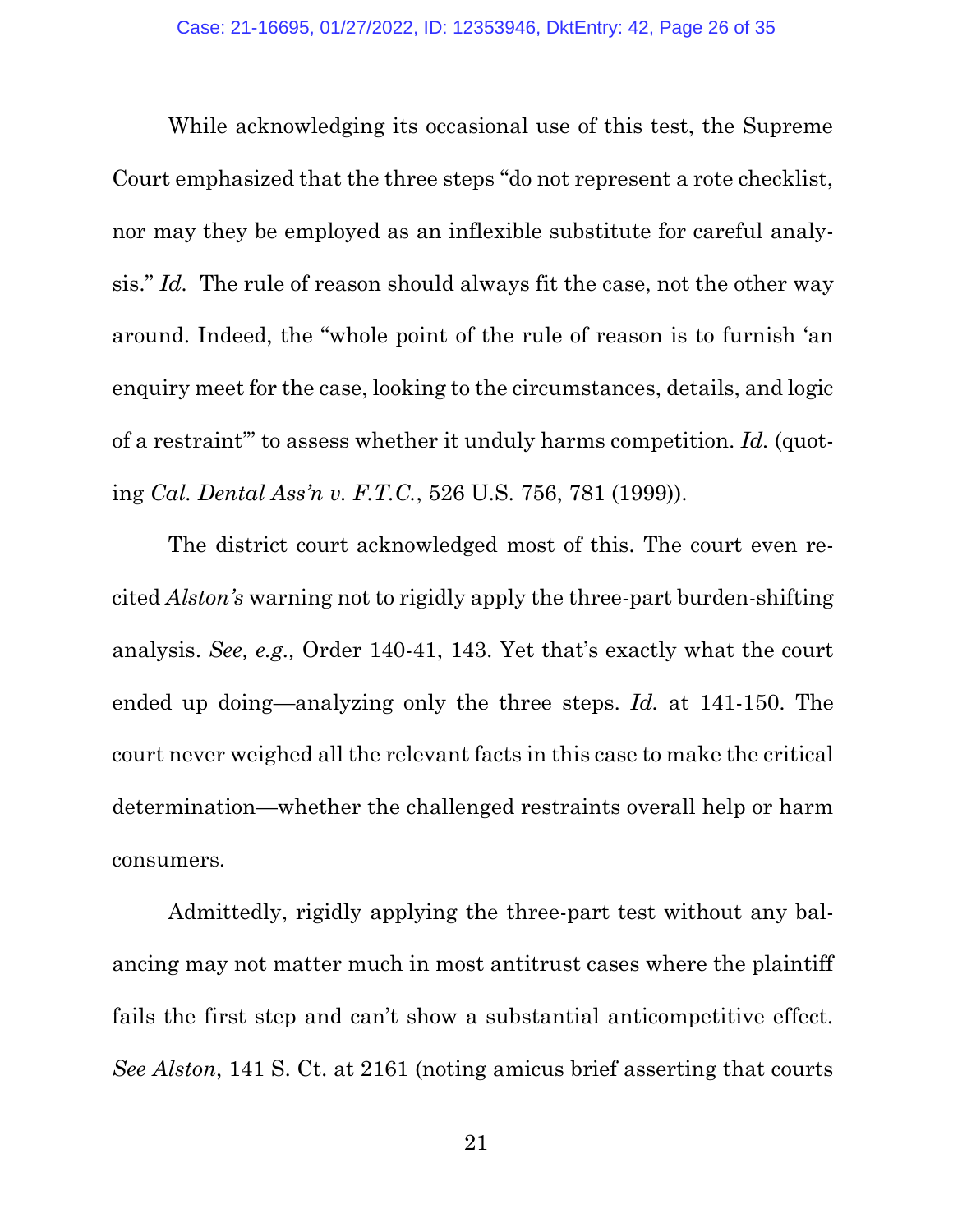decided 90% of antitrust cases on this ground over the past 45 years). If there are no anticompetitive effects, there's nothing to balance against the restraint's purported benefits, and no possible Section 1 violation.

But that's not the situation here. The district court concluded that the challenged restraints had anticompetitive effects and some procompetitive justifications. Order 143-47, 149-50. The court then reached the third step and determined that Epic had not shown adequate less restrictive alternatives Apple could use. *Id.* at 147-49, 150. So the court stopped there and held that the challenged restraints did not violate Section 1. *Id.* at 149, 150.

That truncated analysis, however, did not fully address the ruleof-reason's purpose—to "distinguish[] between restraints" that harm consumers and those that help. *Leegin,* 551 U.S. at 886. That's why weighing all the circumstances remains critical, so the court can determine the restraint's overall competitive effects. In a case like this—with anticompetitive and purported procompetitive effects—the absence of an adequate less restrictive means cannot logically be the deciding factor.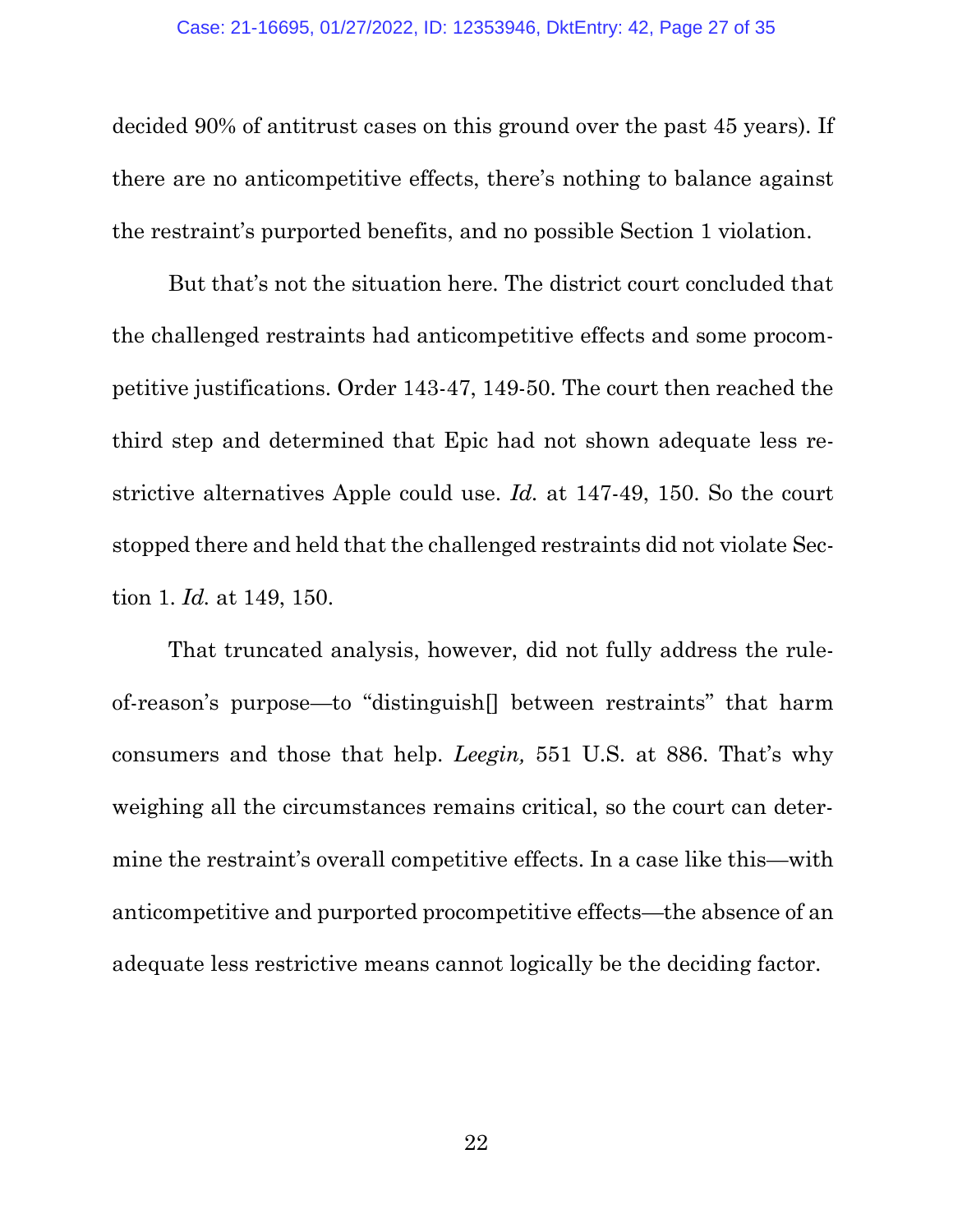As one perceptive district court put it, "[i]f no balancing were required at any point in the [rule of reason] analysis, an egregious restraint with a minor procompetitive effect would have to be allowed to continue, merely because a qualifying less restrictive alternative was not shown." *In re NCAA Athletic Grant-in-Aid Cap Antitrust Litig*., 375 F. Supp. 3d 1058, 1109 (N.D. Cal. 2019), *aff'd*, 958 F.3d 1239 (9th Cir. 2020), *aff'd sub nom*. *NCAA v. Alston*, 141 S. Ct. 2141 (2021).

That is not and never has been the law. Nor should it be. It would facilitate what Section 1 forbids—undue restraints of trade. Gabe Feldman, *The Demise of the Rule of Reason*, 24 Lewis & Clark L. Rev. 951, 954 (2020). ("By allowing restraints that are collateral to relatively small procompetitive aims but are overwhelmingly net anticompetitive, the [less restrictive alternatives] formulations create problems that may neuter the competition-protecting function of antitrust law.").

The Ninth Circuit, in line with the Supreme Court's precedent, has required balancing as part of the rule of reason analysis—where a plaintiff has not met its "burden of advancing viable less restrictive alternatives," the court "must balance the harms and benefits of the [challenged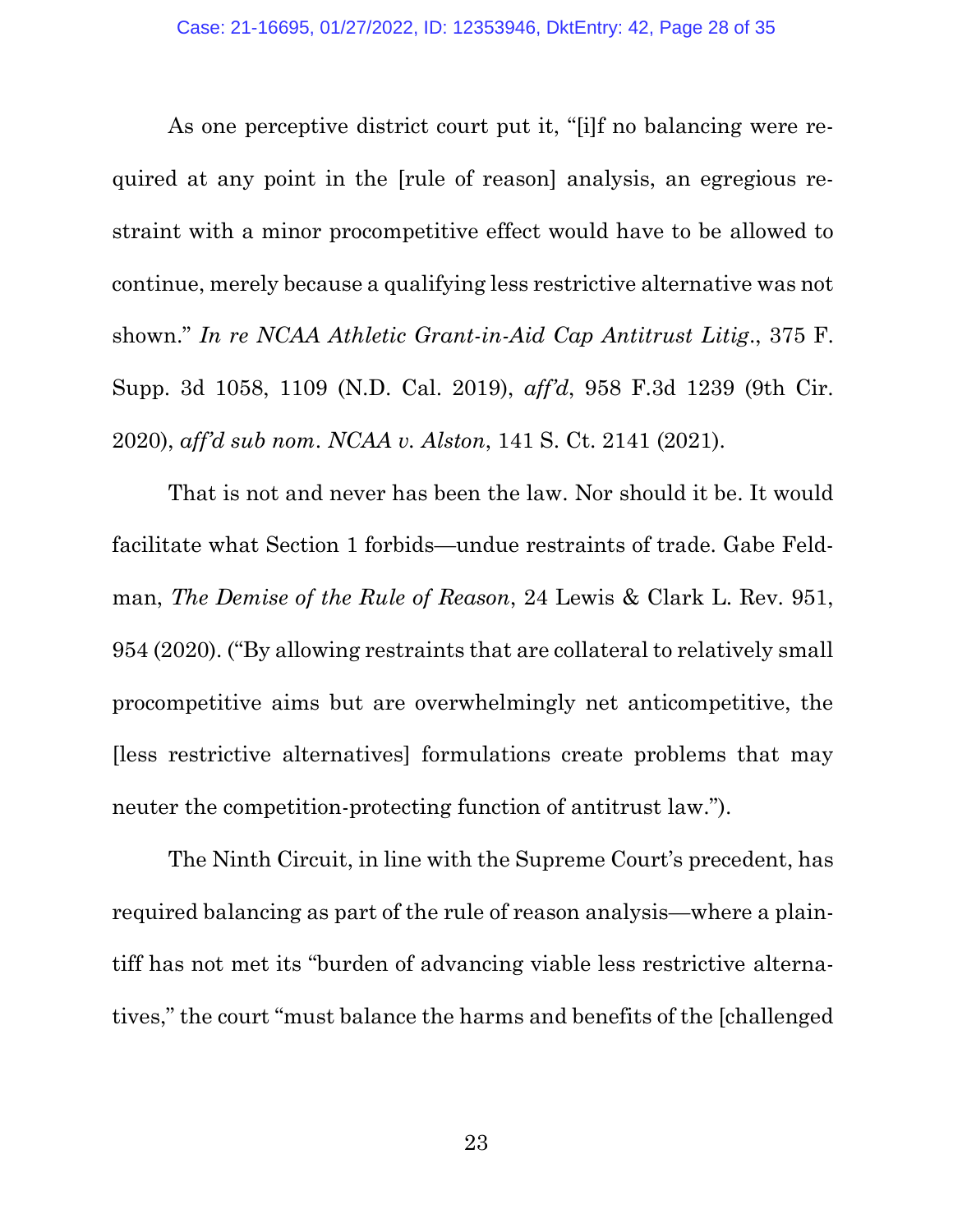restraints] to determine whether they are reasonable." *Cnty. of Tuolumne v. Sonora Cmty. Hosp*., 236 F.3d 1148, 1160 (9th Cir. 2001); *see also Bhan v. NME Hosps., Inc*., 929 F.2d 1404, 1413 (9th Cir. 1991) ("Finally, the court must weigh the harms and benefits to determine if the behavior is reasonable on balance."); *L.A. Mem'l Coliseum Comm'n v. NFL*, 726 F.2d 1381, 1391 (9th Cir. 1984) (stating rule of reason requires "a balancing of the arrangement's positive and negative effects on competition" (internal quotation marks omitted)). The Court should reverse and require the district court to follow suit.

Epic's brief highlights what a proper balancing test would look like in this case. And *Amici* States have a significant interest in seeing that the test occurs. Apple's conduct has harmed and is harming mobile appdevelopers and millions of citizens within the *Amici* States' boundaries. Meanwhile Apple continues to monopolize app-distribution and in-apppayment solutions for iPhones, stifle competition, and amass supracompetitive profits within the almost trillion-dollar-a-year smartphone industry. Apple must account for its conduct under a complete rule of reason analysis.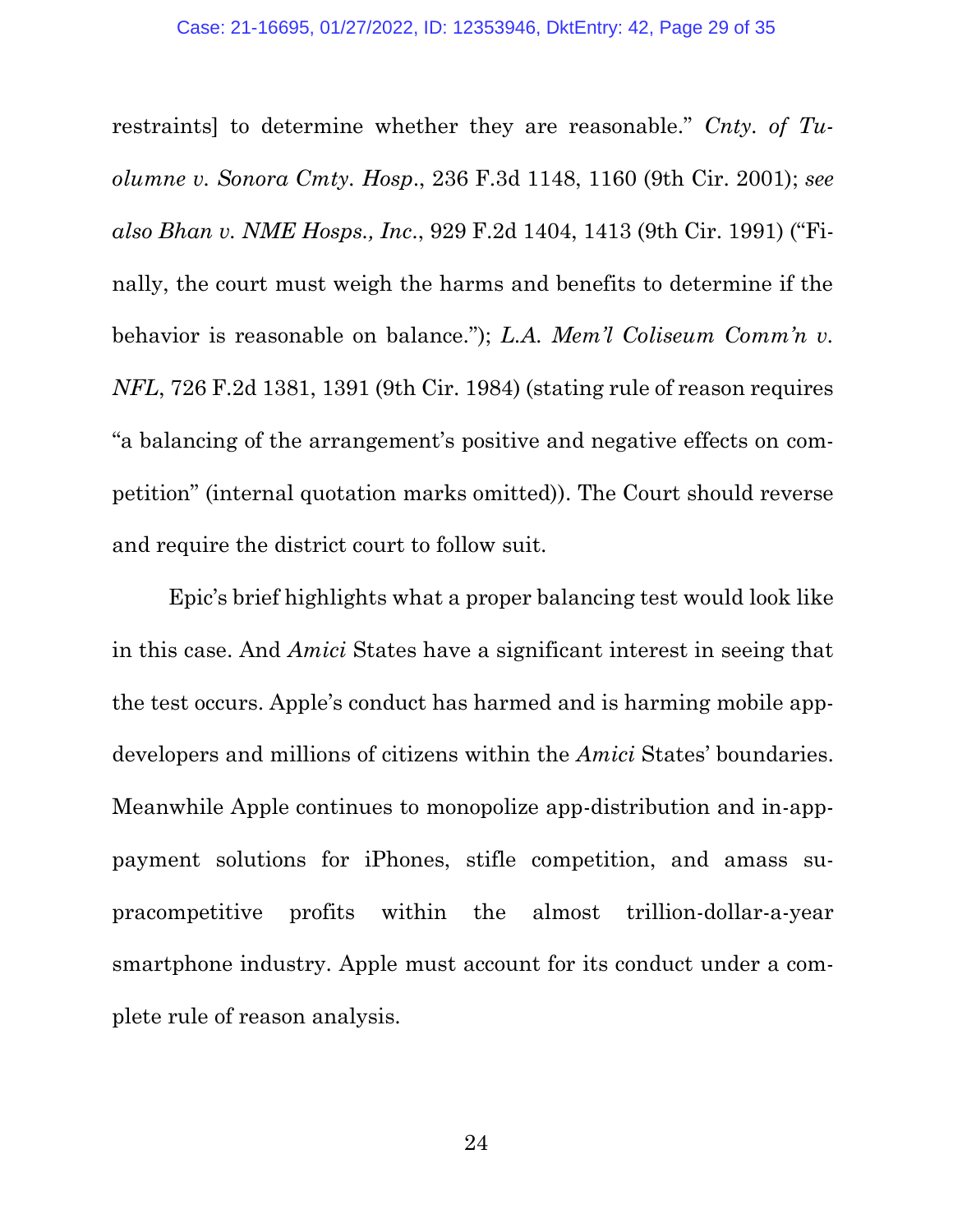Finally, endorsing the district court's approach here could frustrate future enforcement actions in the Ninth Circuit. By stopping at the less-restrictive means inquiry and failing to balance the overall competitive effects, the district court's analysis "morph[s] the role of antitrust law from an *ex ante* deterrent of net anticompetitive behavior to an *ex post* regulator of procompetitive business decisions." Feldman, *The Demise of the Rule of Reason*, 24 Lewis & Clark L. Rev. at 954. Firms with the most egregious anticompetitive behavior could escape liability by showing only the slightest procompetitive benefit.

#### **CONCLUSION**

For the foregoing reasons, the district court's order should be reversed.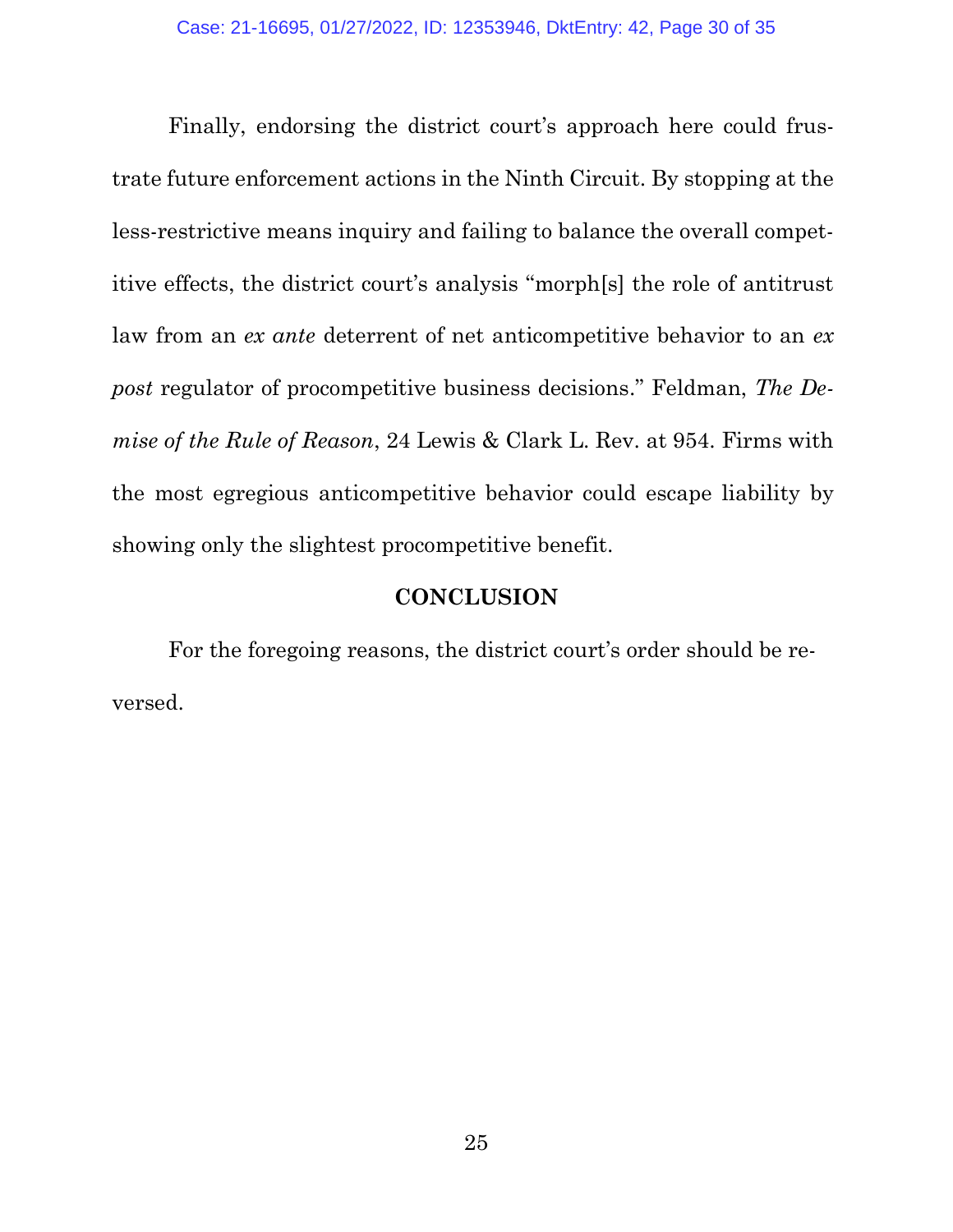DATED this 27<sup>th</sup> day of January, 2022.

Respectfully submitted,

## */s/ Melissa A. Holyoak*

MELISSA A. HOLYOAK Solicitor General SEAN D. REYES Attorney General of Utah STANFORD E. PURSER Deputy Solicitor General Office of the Attorney General 160 E. 300 S., 5th Floor Salt Lake City, UT 84114 (801) 366-0260

*Counsel for* Amici *States*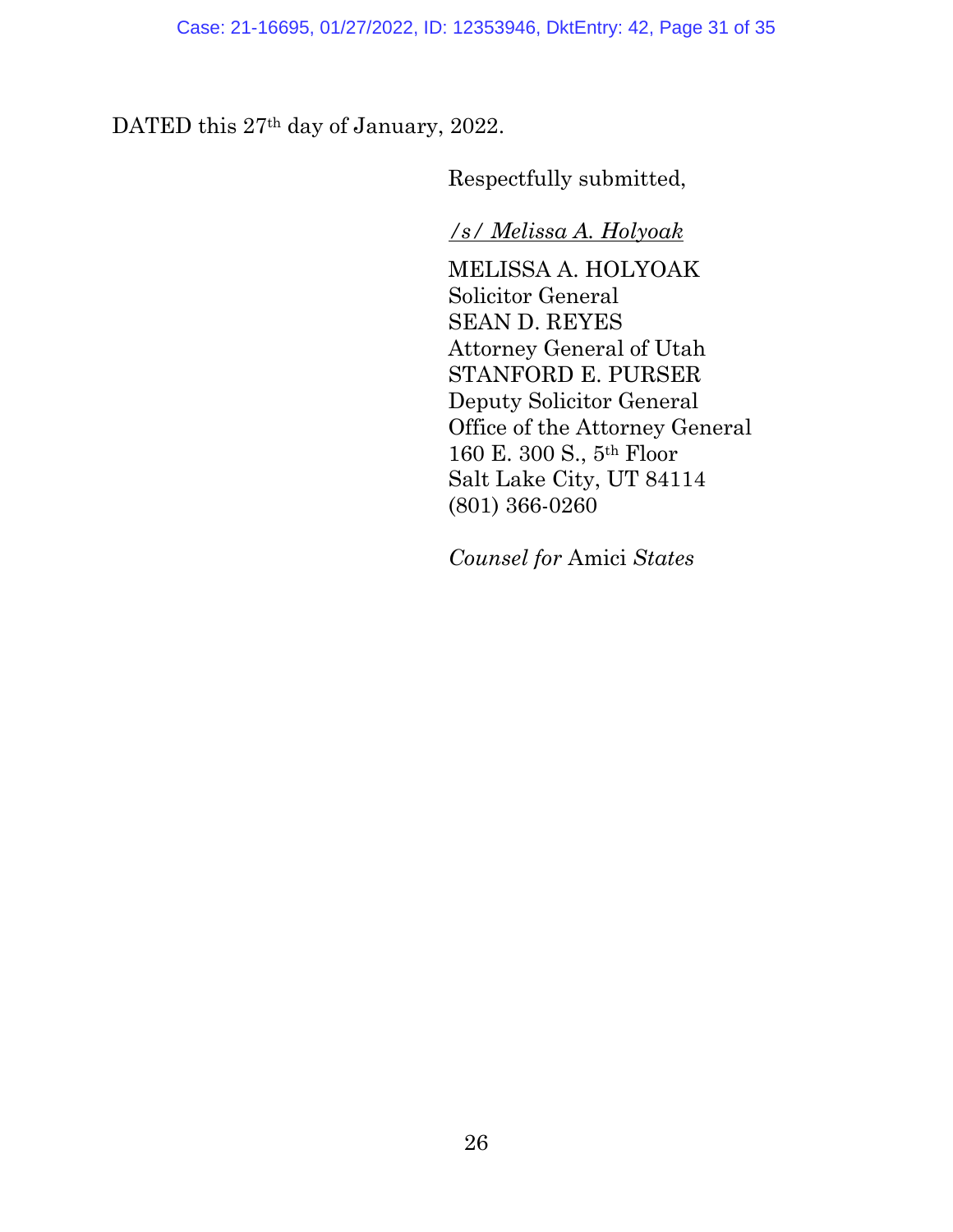Case: 21-16695, 01/27/2022, ID: 12353946, DktEntry: 42, Page 32 of 35

**ADDITIONAL COUNSEL**

*Counsel for* Amici *States*

TREG R. TAYLOR Attorney General State of Alaska

LESLIE RUTLEDGE Attorney General State of Arkansas

PHILIP J. WEISER Attorney General State of Colorado

WILLIAM TONG Attorney General State of Connecticut

KATHY JENNINGS Attorney General State of Delaware

KARL A. RACINE Attorney General District of Columbia

ASHLEY MOODY Attorney General State of Florida

LAWRENCE WASDEN Attorney General State of Idaho

KWAME RAOUL Attorney General State of Illinois

THEODORE E. ROKITA Attorney General State of Indiana

THOMAS J. MILLER Attorney General State of Iowa

DANIEL CAMERON Attorney General State of Kentucky

JEFF LANDRY Attorney General State of Louisiana

BRIAN E. FROSH Attorney General State of Maryland

MAURA HEALEY Attorney General Commonwealth of Massachusetts

DANA NESSEL Attorney General State of Michigan

KEITH ELLISON Attorney General State of Minnesota

AUSTIN KNUDSEN Attorney General State of Montana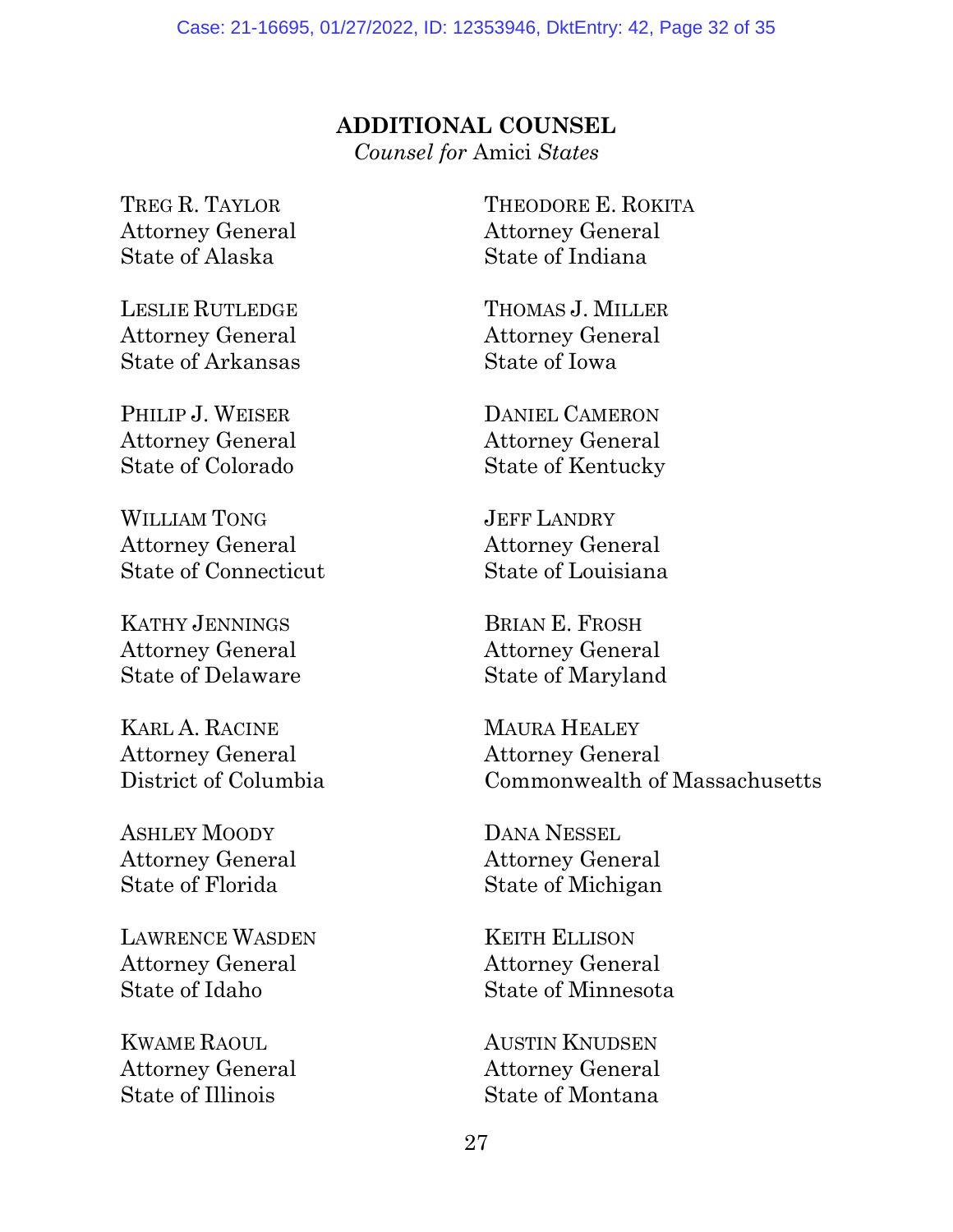DOUG PETERSON Attorney General State of Nebraska

AARON FORD Attorney General State of Nevada

JOHN M. FORMELLA Attorney General State of New Hampshire

ANDREW J. BRUCK Attorney General State of New Jersey

HECTOR BALDERAS Attorney General State of New Mexico

LETITIA JAMES Attorney General State of New York

WAYNE STENEHJEM Attorney General State of North Dakota

DAVE YOST Attorney General State of Ohio

ELLEN R. ROSENBLUM Attorney General State of Oregon

JOSH SHAPIRO Attorney General Commonwealth of Pennsylvania

PETER F. NERONHA Attorney General State of Rhode Island

ALAN WILSON Attorney General State of South Carolina

JASON R. RAVNSBORG Attorney General State of South Dakota

KEN PAXTON Attorney General State of Texas

THOMAS J. DONOVAN, JR. Attorney General State of Vermont

BOB FERGUSON Attorney General State of Washington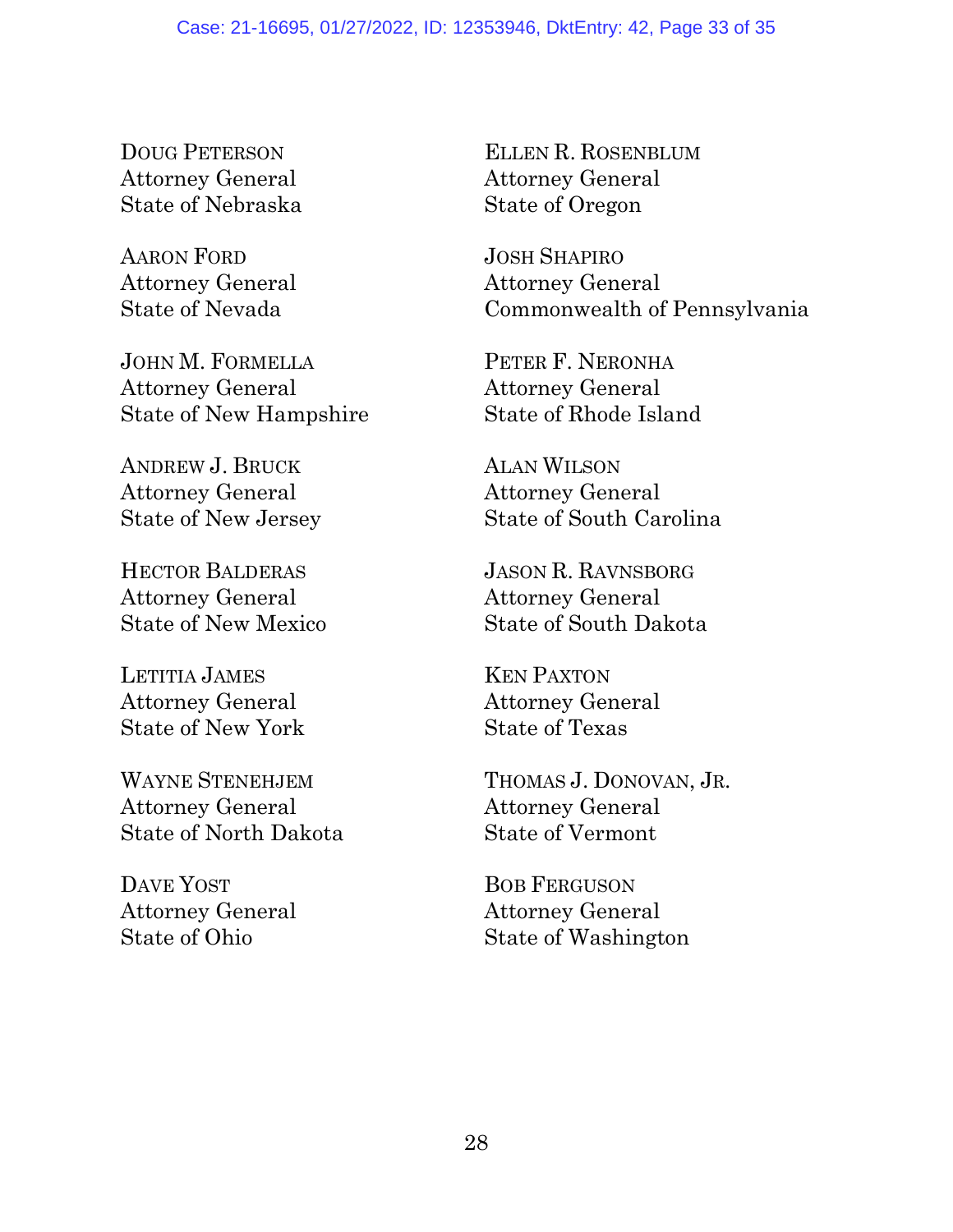## **CERTIFICATE OF COMPLIANCE**

This document complies with the word limit of Fed. R. App. P.

29(a)(5) because, excluding the parts of the document exempted by Fed.

R. App. P. 32(f), this document contains 4,856 words.

Dated: January 27, 2022

*/s/ Melissa A. Holyoak*

Melissa A. Holyoak Solicitor General